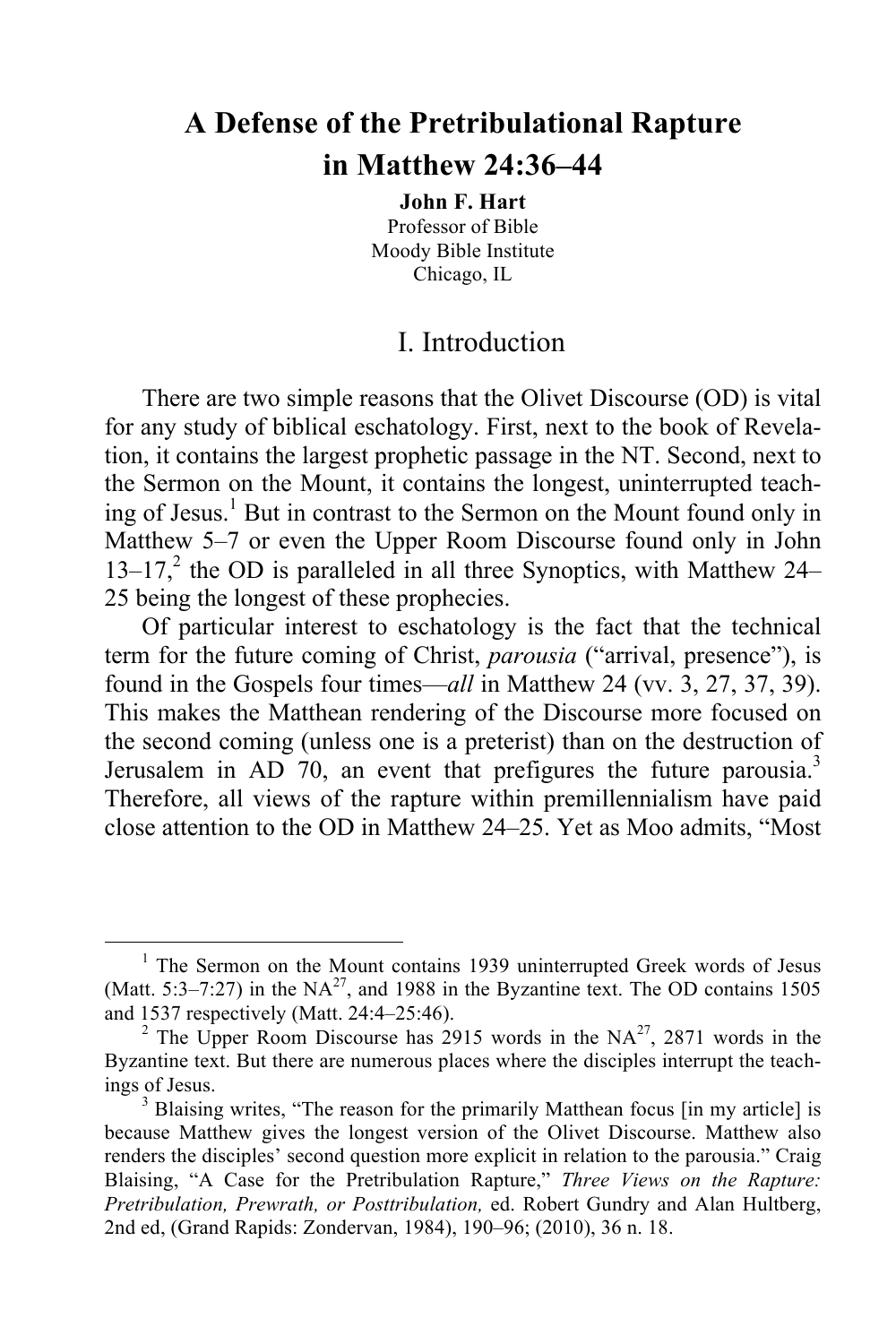scholars have claimed that the Olivet Discourse is the most difficult portion of the Gospels to interpret."<sup>4</sup>

Most posttribulationists argue that the rapture of the church is described in Matthew 24:36–44 and that this rapture is the same event as the return of Christ after the tribulation period as mentioned in verses  $29-31$ <sup>5</sup>. Pretribulational scholars have generally opposed the posttribulational interpretation by insisting that verses 29–31 and verses 36–44 are the same posttribulational coming of Christ, and that neither passage refers to a rapture.<sup>6</sup> Blaising observes a transition in verse 36 to the unknown, surprise arrival of the day of the Lord, but denies any reference to the rapture.<sup>7</sup> While his treatment of Matthew 24:3–36 is excellent, he is completely silent on verses 37–44. No treatment is given to the comparison with the days of Noah before the flood, the one "taken" and the one "left," the thief in the night imagery, or the commands to be alert or watchful.

But pretribulationists must admit that at first glance, the reference to one taken from a field or mill while another is left behind (24:40–41) sounds unusually similar to the pretribulational rapture described by Paul in 1 Thessalonians 4. Jesus' teaching that no one knows "that day and hour" (24:36) also seems most applicable to the imminent return of Christ at the pretribulational rapture. But since the "coming" of Jesus in verses 29–31 is mentioned just five verses before the "coming" of Jesus

 <sup>4</sup> Douglas J. Moo, "A Case for the Posttribulation Rapture," *Three Views*, 2nd ed., 212.5 Robert H. Gundry, *The Church and the Tribulation* (Grand Rapids: Zondervan,

<sup>1973),</sup> 129–39; Douglas J. Moo, "The Case for the Posttribulation Rapture Position," in Gleason L. Archer et al., *Three Views on the Rapture: Pre-, Mid-, or Post-Tribulational?* 1<sup>st</sup> ed. (Grand Rapids: Zondervan, 1984), 190–96.<br><sup>6</sup> Feinberg, "The Case for the Pretribulation Rapture," *Three Views*, 1<sup>st</sup> ed., 80,

<sup>225, 229–31;</sup> John MacArthur Jr., *The MacArthur New Testament Commentary: Matthew 24–28* (Chicago: Moody, 1989), 70–72; J. Dwight Pentecost, *Things to Come: A Study of Biblical Eschatology* (Grand Rapids: Zondervan, 1964), 162, 275– 85; Charles C. Ryrie, *Come Quickly, Lord Jesus: What You Need to Know about the Rapture* (Eugene, OR: Harvest House, 1996), 94–97; David L. Turner, "The Structure and Sequence of Matthew 24:1–41: Interaction with Evangelical Treatments," *Grace Theological Journal* 10 (spring 1989): 21–22; Stanley D. Toussaint, *Behold the King* (Portland, OR: Multnomah, 1980), 280–82; John F. Walvoord, *The Blessed Hope and the Tribulation* (Grand Rapids: Zondervan, 1976), 85–90; Ibid., "Christ's Olivet Discourse on the Time of the End: Part I," *Bibliotheca Sacra* 128 (April 1971): 116. <sup>7</sup> Blaising, "Pretribulation Rapture," 47–50, 61–62.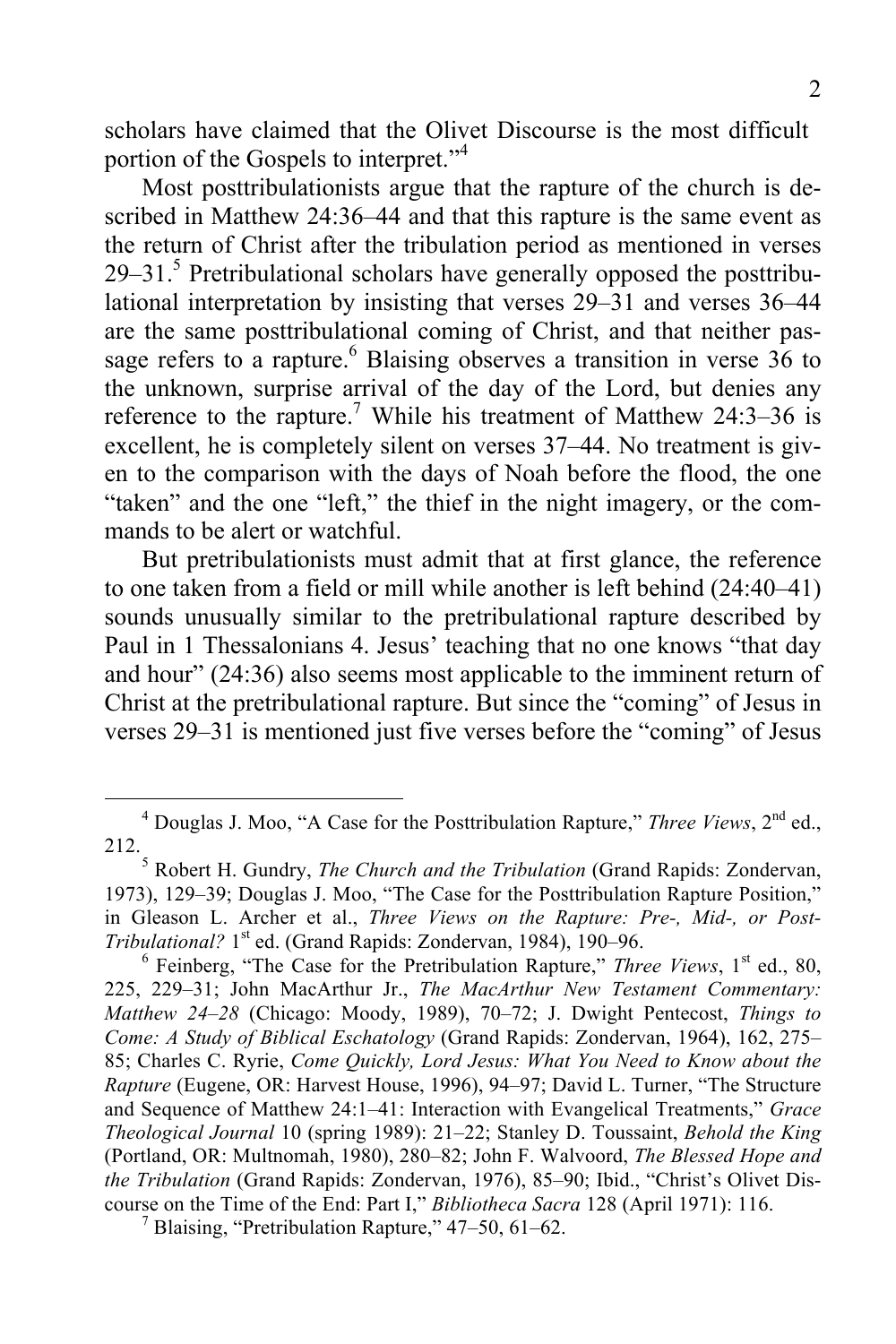discussed in verses 36–44, pretribulationists have felt compelled by context to reject a rapture in verses 36–44.

If the rapture is being taught in verses 36–44, the fundamental challenge is to demonstrate contextually how verses 29–31 can refer to the posttribulational second coming of Christ, while 24:36–44 can depict the pretribulational rapture of the church. This article will argue for nine reasons that 24:36–44 speaks of the pretribulational rapture. First. let me offer a brief overview of the Discourse as I understand it.

# II. The Structure of the Discourse

#### **A. The Occasion**

The immediate occasion for the Discourse is the questions posed by Jesus' disciples in response to His announcement that the Jerusalem temple would be completely destroyed (Matt. 23:38–39; 24:1–3a). There are two questions  $(v. 3b)$ , not three,<sup>8</sup> asked by the disciples. Both questions are answered by Jesus, <sup>9</sup> but neither question in the Matthean account concerns the AD 70 destruction of Jerusalem.<sup>10</sup>

 <sup>8</sup> Some writers hold that three questions are addressed. John F. Walvoord, *Matthew: Thy Kingdom Come* (Chicago: Moody, 1974), 182; Ed Glasscock, *Matthew,*  Moody Gospel Commentary (Chicago: Moody, 1997)*,* 461, 463; James F. Rand, "A Survey of the Eschatology of the Olivet Discourse—Part I," *Bibliotheca Sacra* 113 (April 1956): 213, following Lewis Sperry Chafer, *Systematic Theology*, 8 vols., (reprint, Dallas: Dallas Theological Seminary, 1978), 5:119, claims that the word "sign" should be supplied in the last phrase so that the second and third questions refer to two different signs. The sign of the Parousia is answered in v. 30 and the sign of the "end of the age" is described in v. 15.

Gibbs argues that the two interrogatives in v. 3 signal just two questions: "When [*tote*] . . . , and what [*tis*] . . . ." Jeffery A. Gibbs, *Jerusalem and Parousia. Jesus' Eschatological Discourse in Matthew's Gospel* (St. Louis: Concordia, 2000), 170.<br><sup>9</sup> Some dispensationalists maintain that Jesus did not answer the first question

since it was about the AD 70 destruction of Jerusalem. John F. Walvoord, "Christ's Olivet Discourse on the Time of the End: Part II: Prophecies Fulfilled in the Present Age," *Bibliotheca Sacra* 128 (July 1971): 207; Arnold G. Fruchtenbaum, *The Footsteps of the Messiah: A Study of the Sequence of Prophetic Events* (San Antonio: Ariel Press, 1982), 435; Thomas Ice, "The Olivet Discourse," in Tim LaHaye and Thomas Ice, gen. eds*., The End Times Controversy: The Second Coming under Attack*  (Eugene, OR: Harvest House, 2003), 159, 161, 163; Randall Price, *The Coming Last Days Temple* (Eugene, OR: Harvest House, 1999)*,* 280.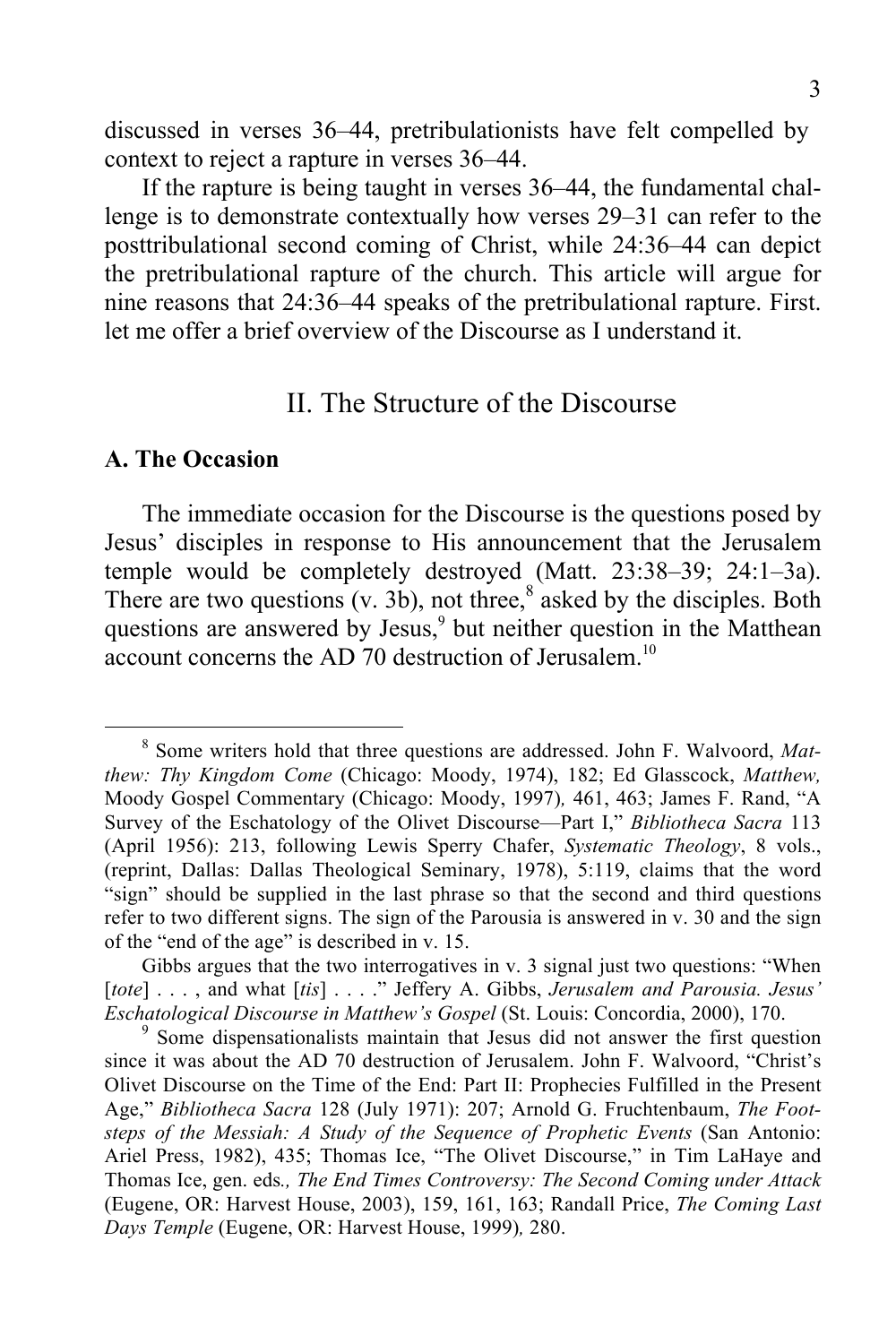1) when will "these things"<sup>11</sup> take place? and

 $\overline{a}$ 

2) what will be "the sign of Your coming [*parousia*], and of the end of the age?" <sup>12</sup>

But Hagner (a nondispensationalist) also holds the same view. Donald Hagner, *Matthew 14–28,* Word Biblical Commentary 33b (Nashville: Thomas Nelson, 1995), 688. Carson asks why Matthew retains the first question if Jesus does not answer it. He also argues that Jesus' answer is opaque or even deceptive if He does not interact with the disciples' question. D. A. Carson, "Matthew," *Expositor's Bible Commentary*, ed. Frank E. Gaebelein, 12 vols. (Grand Rapids: Zondervan, 1984), 8:494–95.<br><sup>10</sup> Some pretribulationists favor a potential, generic fulfillment (type-antitype) of

Matt. 24:4–44 in the AD 70 event. Cf. Blaising, "Pretribulation Rapture," 51.<br><sup>11</sup> The NIV, repeated by the NIV11, unfortunately translates ταῦτα ("these

things," Gr. pl.) in 24:3b in the singular, "when will this happen?" Moo seems to disregard the plural (unless he is simply using the NIV English translation). In citing the v., he writes, "'Tell us, when will this happen [the destruction of Jerusalem] . . . .'" Moo, "Posttribulation Rapture,"  $2<sup>nd</sup>$  ed., 212. This heavily influences his structure of the Discourse. "These things" is much broader than the destruction of Jerusalem.

In his response to Blaising's pretribulation rapture arguments, Moo again overlooks the plural, "these things." "A second problem is the way Blaising relates the parts of the Discourse to the questions in 24:3. Blaising's claim that Jesus answers the question, 'When will this happen?' in the second part of the Discourse runs afoul of the fact that the 'this' in the question refers to the destruction of the temple (see v. 2). It is only in the first part of the discourse (see. v. 15) that there is any reference to the temple; so it is here that Jesus is answering this question. This makes it likelier that Jesus answers the two questions in v. 3 in order, explaining first that the temple would be destroyed and the great tribulation would begin within the lifetime of the disciples (vv. 4–28). It is in vv. 29–35, that focus on Jesus' 'coming,' that Jesus answers the second question. The second part of the discourse (Matt. 24:36ff–25:46) consist of a series of exhortations based on this scenario." Ibid., "Posttribulation Response," 2<sup>nd</sup>

ed., 98.<br><sup>12</sup> The *parousia* and the consummation of the age are a reference to the same event and are identified by one sign. The disciples were asking for a single sign that would identify Jesus' future appearance and the end of history.

Several scholars wrongly appeal to the Granville Sharp rule of Greek grammar to support the fact that the phrase, "the sign of Your coming [*parousia*], and of the end of the age" is just one, single question by several scholars. Craig L. Blomberg, *Matthew*, New American Commentary, vol. 22, ed. David S. Dockery (Nashville: Broadman, 1992), 353 n. 37; Hagner, *Matthew 14–28*, 688; Grant R. Osborne, *Matthew*, Zondervan Exegetical Commentary on the New Testament, Clinton E. Arnold, gen ed. (Grand Rapids: Zondervan, 2010), 869 n. 15.

Wallace points out a difference between the Granville Sharp construction (article + noun + *kai* + noun) and the Granville Sharp rule. The latter applies only when the nouns are personal, singular, and nonproper. Daniel B. Wallace, *Greek Grammar beyond the Basics: An Exegetical Syntax of the Greek New Testament (Grand Rapids:*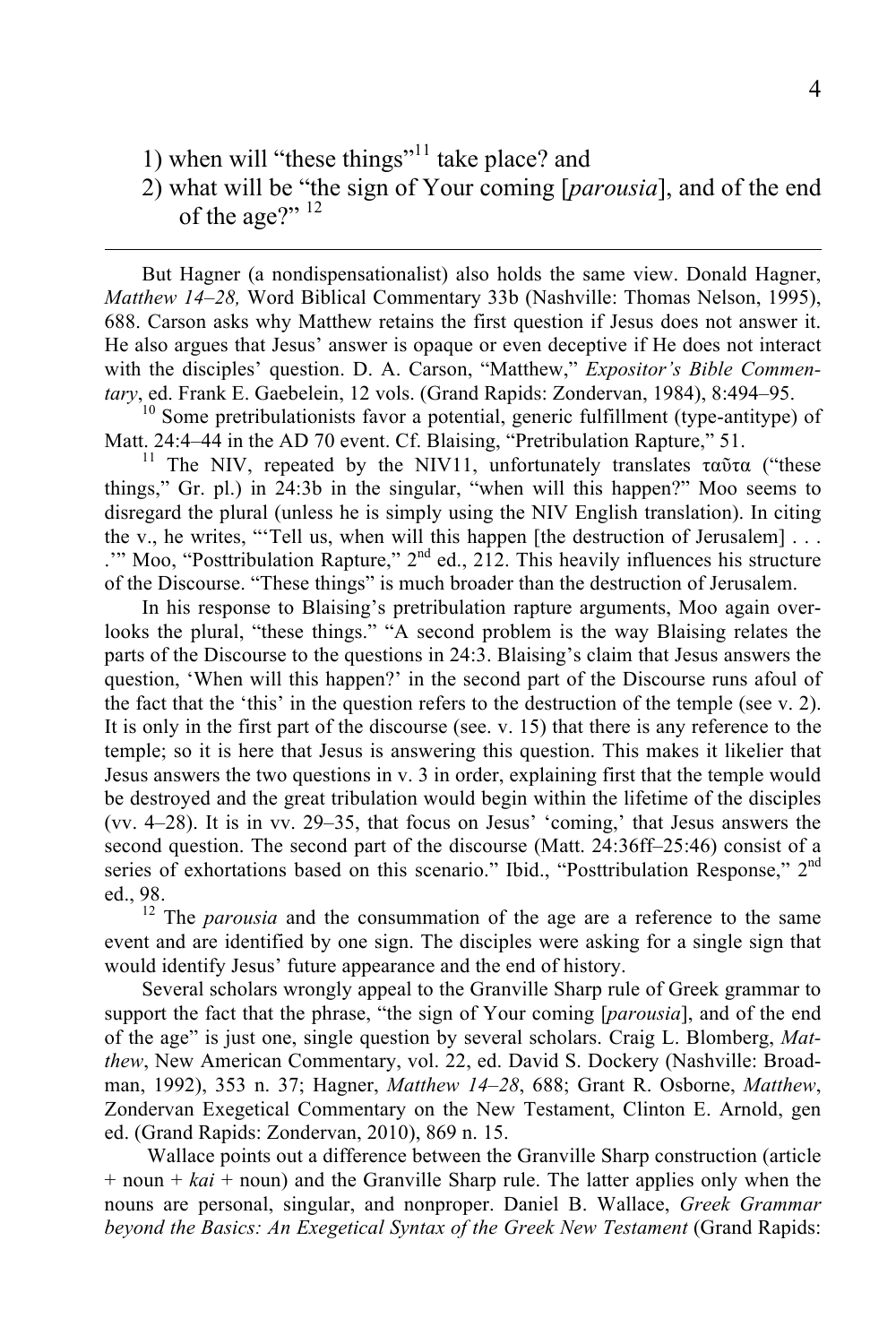From a literary point of view, Matthew structures these as a chiasm. Chiastic structures in Matthew are quite common. <sup>13</sup> The chiasm in Matthew 24:3–44 is as follows<sup>-14</sup>

 $A<sup>1</sup>$  Question: "When will these things happen?" (v. 3a)<sup>15</sup>

- B<sup>1</sup> Question: "What will be the sign [*to sēmeion*, v. 3] of Your coming and of the end of the age?" (v. 3b)
- B<sup>2</sup> Answer: "What will be the sign [to sēmeion, v. 30]<sup>16</sup> of Your coming and of the end of the age?" (vv. 4–35)
- $A<sup>2</sup>$  Answer: "When will these things happen?" (vv. 36–44)<sup>17</sup>

 $\overline{a}$ 

Zondervan, 1996), 270–73). The construction in Matt. 24:3 involves two impersonal nouns. Therefore the Granville Sharp rule does not apply.<br><sup>13</sup> Gary W. Derickson, "Matthew's Chiastic Structure and Its Dispensational Im-

plications," *Bibliotheca Sacra* 163 (October–December 2006): 423–37. Chiasmus is seen in the Sermon on the Mount by Michael D. Goulder, *Midrash and Lection in Matthew* (London: SPCK, 1974), 250–69. For chiasmus throughout the entire Gospel, see Ellis, *Matthew*, 10–13; J. C. Fenton, "Inclusio and Chiasmus in Matthew," *Studia Evangelica IV* (1957): 174–79.<br><sup>14</sup> John F. Hart, "Should Pretribulationists Reconsider the Rapture in Matthew

24:36–44? Part 1 of 3," *Journal of the Grace Evangelical Society* 20 (autumn 2007): 47–70.

<sup>15</sup> Unless otherwise stated, Scriptural quotations are taken from the New American Standard Version. <sup>16</sup> *<sup>s</sup>ēmeion* may be either an appositional genitive ("the sign, which is your com-

ing," v. 3) or an objective genitive ("that which points to your coming"). Holding to an objective genitive, see Gibbs, *Jesus and Parousia*, 226 n. 54; 236 n. 190; Osborne, *Matthew*, 869.

*sēmeion* appears once in the plural in 24:24. There are no other uses of *sēmeion* in the Discourse. This makes it likely that the two uses of *to sēmeion* (singular with the article, v. 3 and v. 30) form an inclusio. In addition, the reference to birth pains in Matt. 24:4 alludes to Is. 13:8–9 and the day of the Lord mentioned there. Then Matt. 24:29 quotes Is. 13:10. This too supports an inclusio.

Blaising sees the mention of false Christs at the beginning and end of vv. 4–28 as also forming an inclusio to the unit. Blaising, "Pretribulation Rapture," 43. This inclusio is bolstered by the use of *erchomai* ("to come) in the mention of the "coming" of false Christs (24:3) as opposed to the "coming" of the true Christ (v. 30), together with *planaō* ("to deceive") in vv. 4–5 and v. 24.<br><sup>17</sup> Since in the Discourse four extended parables (24:45–51; 25:1–13, 14–30, 31–

46) follow 24:44, a natural division can be made between vv. 44 and 45. See also the quotation in the text at note 18 below. Blaising also sees the disciples' questions in 24:3 as answered chiastically. But Blaising sees the second question of the disciples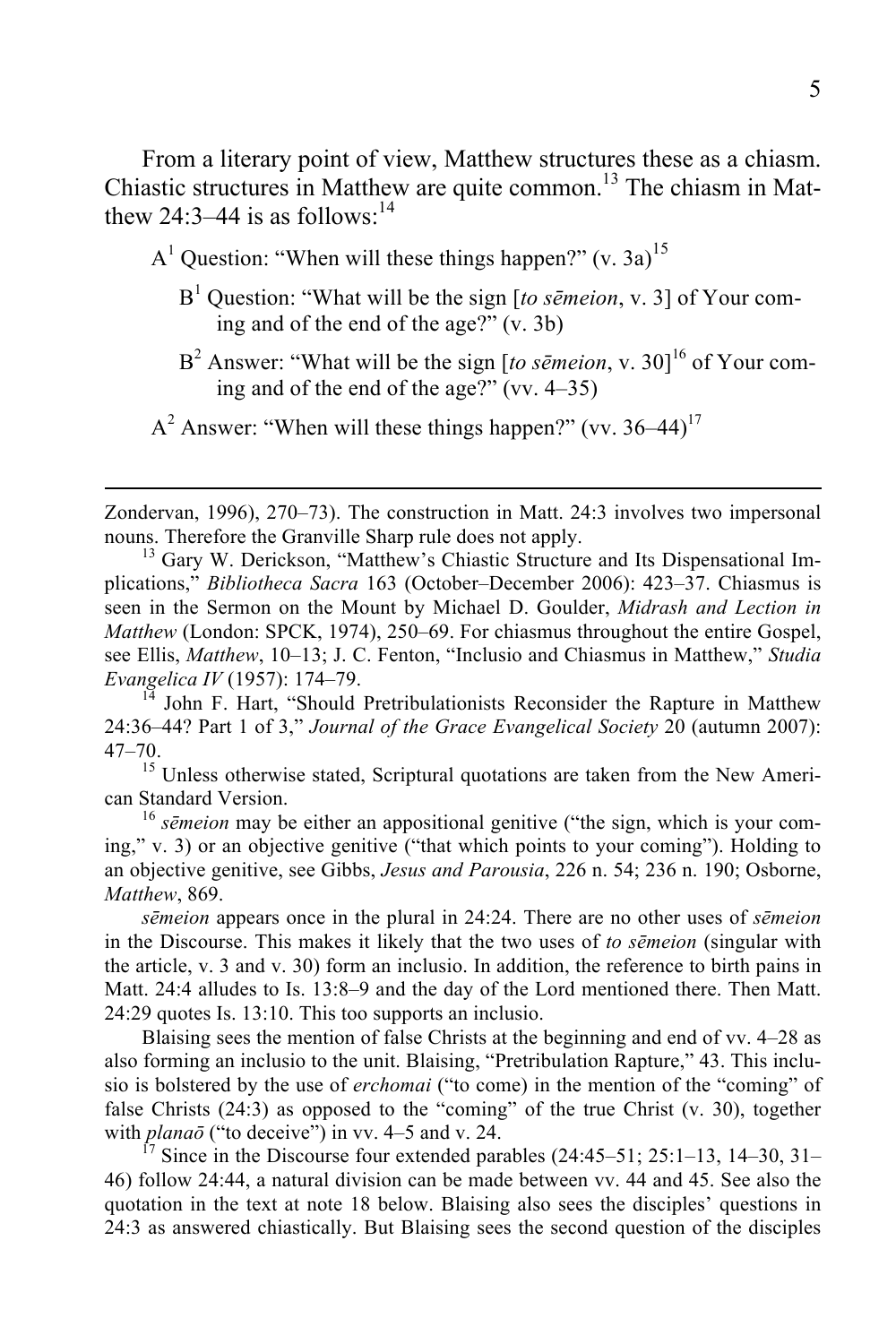The second question of the disciples is answered first. This is signaled by the word "sign" used (in the singular with the article) only at verse 3 and verse 30, forming an inclusio. The second question is answered last at verses  $36-44^{18}$ 

Beginning in 24:45, the remainder of the OD contains four parables (24:45–51; 25:1–13, 14–30, 31–46), naturally dividing the Discourse between verse 44 and v 45.

#### **B. Matthew 24:4–31 and Daniel's Seventieth Seven**

From the inception of the Discourse at 24:4, Matthew depicts the future seventieth "seven" ("week") of Daniel 9:24–27. In verses 4–14, the Lord surveys the *entire* seven-year tribulation period.

Jesus' use in verse 8 of *ōdin* ("labor pains"), a technical term for the future day of the Lord, $^{19}$  supports the interpretation that Daniel's seventieth seven is the central concern beginning at 24:4. In 1 Thessalonians

 as answered from 24:36–25:46 (i.e., to the end of the Discourse). Blaising, "Pretribulation Rapture," 42.<br><sup>18</sup> Gibbs think the whole OD is divided into two parts (24:4–35; 24:36–25:46)

and that the second question of the disciples is answered in all of 24:36–25:46. Gibbs, *Jerusalem and Parousia,* 167; cf. also Blaising, "Pretribulation Rapture," 42. This structural analysis ignores that nature of the parabolic material. Additionally, 24:44 corresponds to 24:36, making a frame around the unit. J. Lambrecht, "The Parousia Discourse: Composition and Context in Mt. XXIV–XXV," in *L'Évangile selon Matthieu. Rédaction et theologie, ed. M. Didier (Gembloux: J. Duculot, 1972), 327.* <sup>19</sup> Renald Showers, *Maranatha: Our Lord Comes!* (Bellmawr, NJ: Friends of Is-

rael Gospel Ministry, 1995), 23–25. The use of the term "birth pains" (*ōdin*) seems to rule out perspectives that regard vv. 4–14 or vv. 4–8 as being fulfilled in the present church age. Additionally, the perspective excludes the direct involvement in war by Jewish believers in Israel: "You will be hearing of wars and rumors of wars. See that you are not frightened . . ." (24:6). Perhaps because Israel will be protected from invasion by the corrupt treaty described in Daniel 9:27, Israel will not be at war during the first half of Daniel's seventieth seven. They will only "hear" of these wars.

Others who understand the future seventieth "seven" of Daniel 9 to be the exclusive purview of Matt. 24:4–28 are Louis A. Barbieri Jr., "Matthew," *Bible Knowledge Commentary, New Testament*, ed. John F. Walvoord and Roy B. Zuck (Wheaton: Victor Books, 1983), 76; Paul N. Benware, *Understanding End Times Prophecy: A Comprehensive Approach* (Chicago: Moody, 1995), 318; Ice, "Olivet Discourse," 166–67; Pentecost, *Things to Come,* 279; Robert L. Thomas, "Imminence in the NT, Especially Paul's Thessalonian Epistles," *The Master's Seminary Journal* 13 (fall 2002): 193; Ron Bigalke, "The Olivet Discourse: A Resolution of Time*," Conservative Theological Seminary Journal* 9 (spring 2003): 120–23.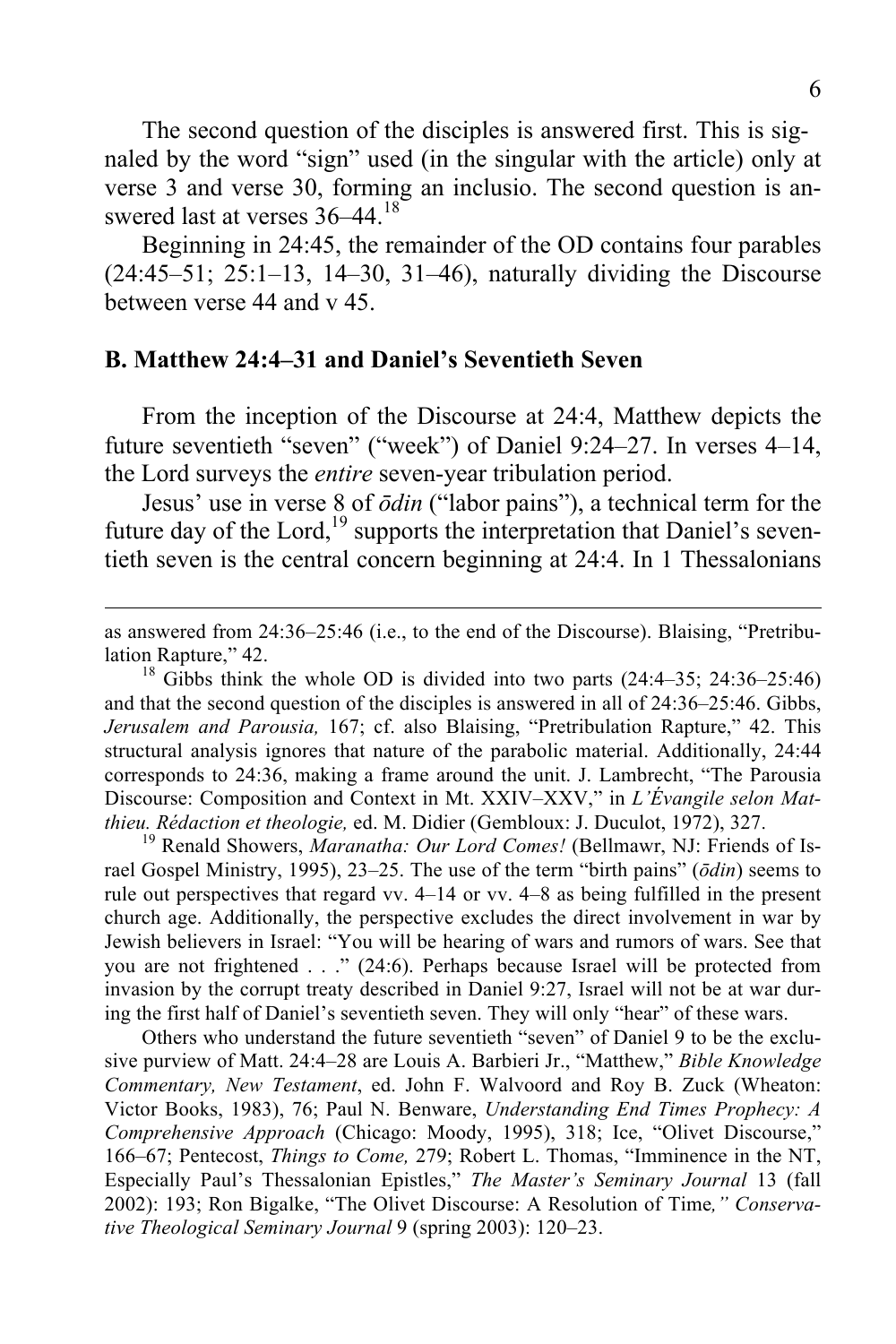5, Paul used the same Greek word (*ōdin*, "labor pains") to describe the future day of the Lord. Also, the second (Rev. 6:3–4), third (Rev. 6:5– 6), and fourth seal (Rev. 6:7–8) judgments of Revelation, which carry through the first half of the tribulation, parallel Matthew  $24:5-8.^{20}$ 

The *tote* ("then") of verse 9 is best understood as a transition to the second half of the tribulation. Verses 9–14 reach the climax of the tribulation as indicated by the phrase "and then the end [*to telos*] will come" (v. 14).<sup>21</sup>

By the literary device of recapitulation, 24:15 returns to the midpoint of the seventieth seven (week) of Daniel 9. The phrase, "*immediately* [*eutheōs*, italics added] after the tribulation" (v. 29), expresses a fixed time reference to the second coming of Christ described in verses 29–31.

The relationship of Matthew 24:4–31 to the seventieth seven of Daniel 9 is diagrammed as follows.

 $^{20}$  In Matt. 24:6 (par Mark 13:7; Luke 21:9), Jesus said, "this must take place" (ESV; Gr., *dei* . . . *genesthai*). This phrase is used in Revelation 1:1; 4:1; and 22:6. In the LXX, it is used only three times, all in Daniel 2:28–29. This tends to support a seventieth seven interpretation of Matt. 24:4–28.<br><sup>21</sup> The phrase "and then the end will come" (v. 14) does not mean the coming of a

season or period that climaxes history, i.e., the arrival of the second half of Daniel's seventieth "seven." The "end" [*to telos*] in Matt. 24 (used only in vv. 6, 14, and *telos* without the article in v. 11) refers to the close of all history with the coming of the Son of Man. The term *to telos* draws on the disciples' question in v. 3, "what is the sign . . . of the end [*synteleia*] of the age." Finally confirmation that *to telos* in Matt. 24 means the climactic end of history may be found in its use in 24:14. When Jesus said that "This gospel of the kingdom shall be preached in the whole world . . . and then the end [*to telos*] will come," He didn't mean that following this complete, worldwide preaching, the second half of the tribulation would begin. He meant this peaching will not be completed before Christ returns (cf. 10:23).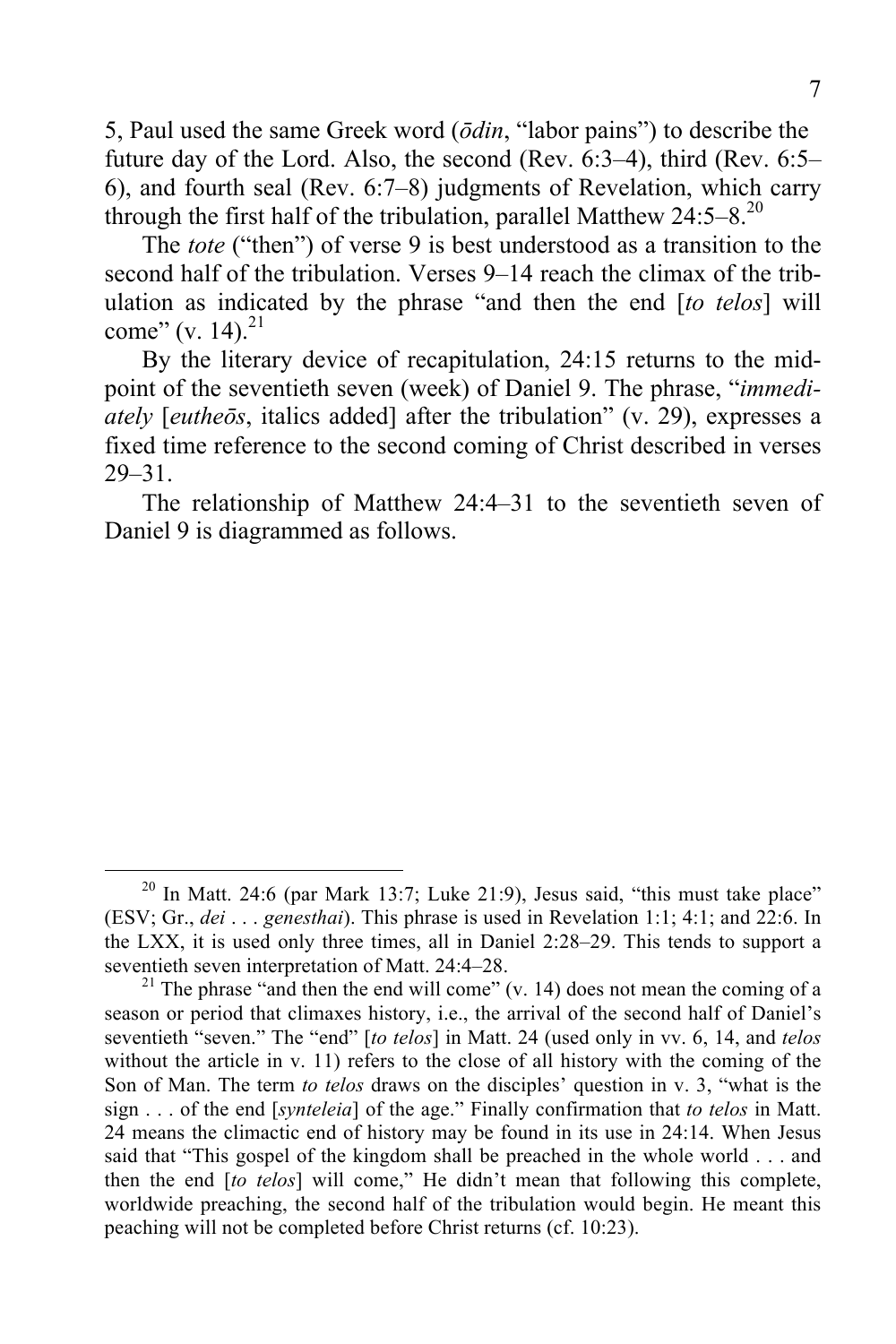

Verses 32–35 explain how the events of the tribulation are like the spring budding of the fig tree. As the budding of the fig tree in the spring signals the nearness of summer, so the events that transpire during the seventieth "seven" of Daniel give clear evidence of the nearness of the Lord's second coming. In other words, once the tribulation signs begin, the second coming is highly predictable.

# III. Proofs of the Pretribulational Rapture in Matthew 24:36–44

### **Reason #1: Signs (vv. 4–31) versus No Signs (v. 36)**

Matthew 24:4–35 "contains repeated statements regarding 'warnings' and 'signs.' The whole section is about 'observing things.'"<sup>22</sup> In verses 32–35, Jesus commands the disciples to "know" from these signs the nearness of the Lord's return.

"as soon as its branch...puts out its leaves, *you know*" (*ginōskete*, v. 32 ESV) "When you see...*you know* that he is near" (*ginōskete*, v. 33 ESV)

Some signs in 24:3–29 may be dismissed by some as too general and lacking clear value for determining the nearness of the end of the age, such as the coming of false Christs (v. 5), and wars, famine, and earthquakes (vv. 6–7). Others are precise and clearly identifiable:

 <sup>22</sup> Gibbs, *Jesus and Parousia*, 171.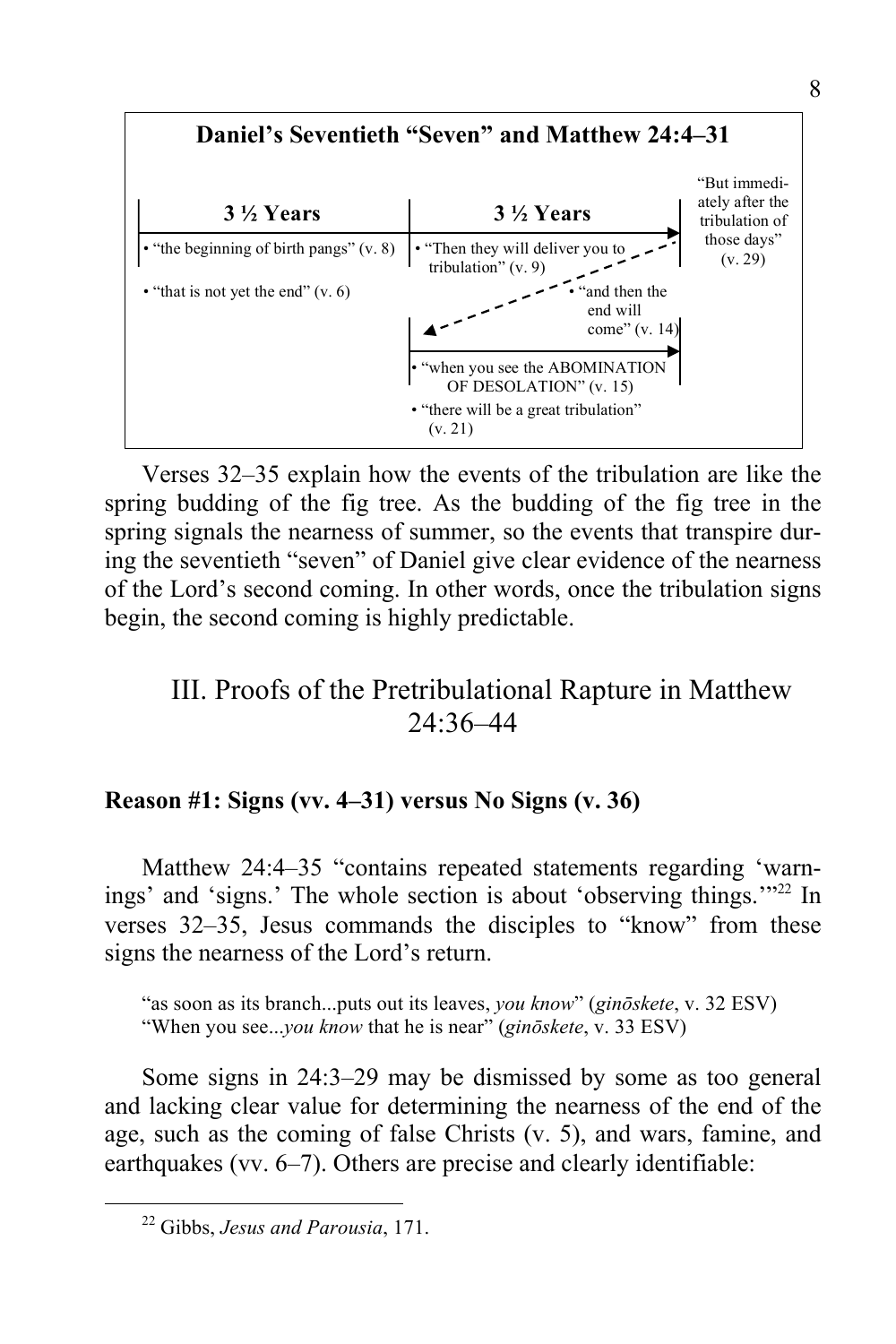- 1. the gospel of the kingdom must be preached in the whole world, "and then the end will come"  $(24:14)$ <sup>23</sup>
- 2. "when you see the Abomination of Desolation which was spoken of through Daniel the prophet, standing in the holy place  $\dots$  ." (24:15).
- 3. there will be a great tribulation "such as has not occurred since the beginning of the world until now, nor ever will"  $(24:21)^{24}$

include it).<br><sup>24</sup> Carson reasons, "That Jesus in v. 21 promises that such 'great distress' is never to be equaled implies that it cannot refer to the Tribulation at the end of the age; for if what happens next is the Millennium or the new heaven and the new earth, it seems inane to say that such 'great distress' will not take place again." D. A. Carson, *Matthew* (EBC 8; ed. Frank E. Gaebelein and J. D. Douglas; Accordance electronic ed. Grand Rapids: Zondervan, 1984), n.p. Cf. also Craig L. Blomberg, "The Posttribulationism in the New Testament," *A Case for Historic Premillennialism,* ed. Craig L. Blomberg and Sung Wook Chung (Grand Rapids: Baker, 2009), 74.

This objection might be answered by the following: 1) Jesus did not say, "For *then* [the future day of the Lord] there will be a great tribulation, such as has not occurred since the beginning of the world until *that time* [the future tribulation] . . ." (italics added). He said, "For *then* [the future day of the Lord] there will be a great tribulation, such as has not occurred since the beginning of the world until *now*." Jesus only brought the comparison up to the time of His speaking (AD 33). Without saying further, "nor ever will," other equally horrendous tribulations could take place after Christ's death. Imagine a professor saying to her students three weeks into the course, "Your final exam will be much harder than anything you have had up to this point." That's far different than saying, "Your final exam will be much harder than anything you have had up to this point, or ever will have in this class."

2) Jesus' statement assured the disciples (and us) that the rebellion at the climax of the millennium (Rev.  $20:7-10$ ) will not reach the horrors of the climax of the tribulation period; 3) the devastations of 24:21 cannot be devastations in the church age. Can a time be found in which it can be said, "if those days had not been cut short, no one would survive" (24:22)? No devastations of the last 2000 years can compare to the devastations prophesied in the book of Revelation. In just the fourth seal judgment (Rev. 6:8) and the sixth trumpet judgment (Rev. 9:13–15) together, one-half (50 percent) of the world's population will be killed. World War I and II resulted in the death of 60 million people. But this represents less than 1 per cent of the world's population of 7 billion reached in October 2011. At the time of the two wars, there was a little over 2 billion people in the world. The world wars would be closer to 3 percent of the world population at that time. But that does not compare with 50 percent of the world's population.

 $23$  "However, to see it [i.e., the preaching of the NT message of salvation] as a condition for the return of the Lord essentially nullifies the unknown any-moment quality of the parousia, for it effectively ties the timing of the parousia to the modern accomplishment of these goals." Blaising, "Pretribulation Rapture," 37 n. 20. N.B., While it does not need to be debated here, the "gospel of the kingdom" may not be the identical message as the message of eternal life preached in the church age (but may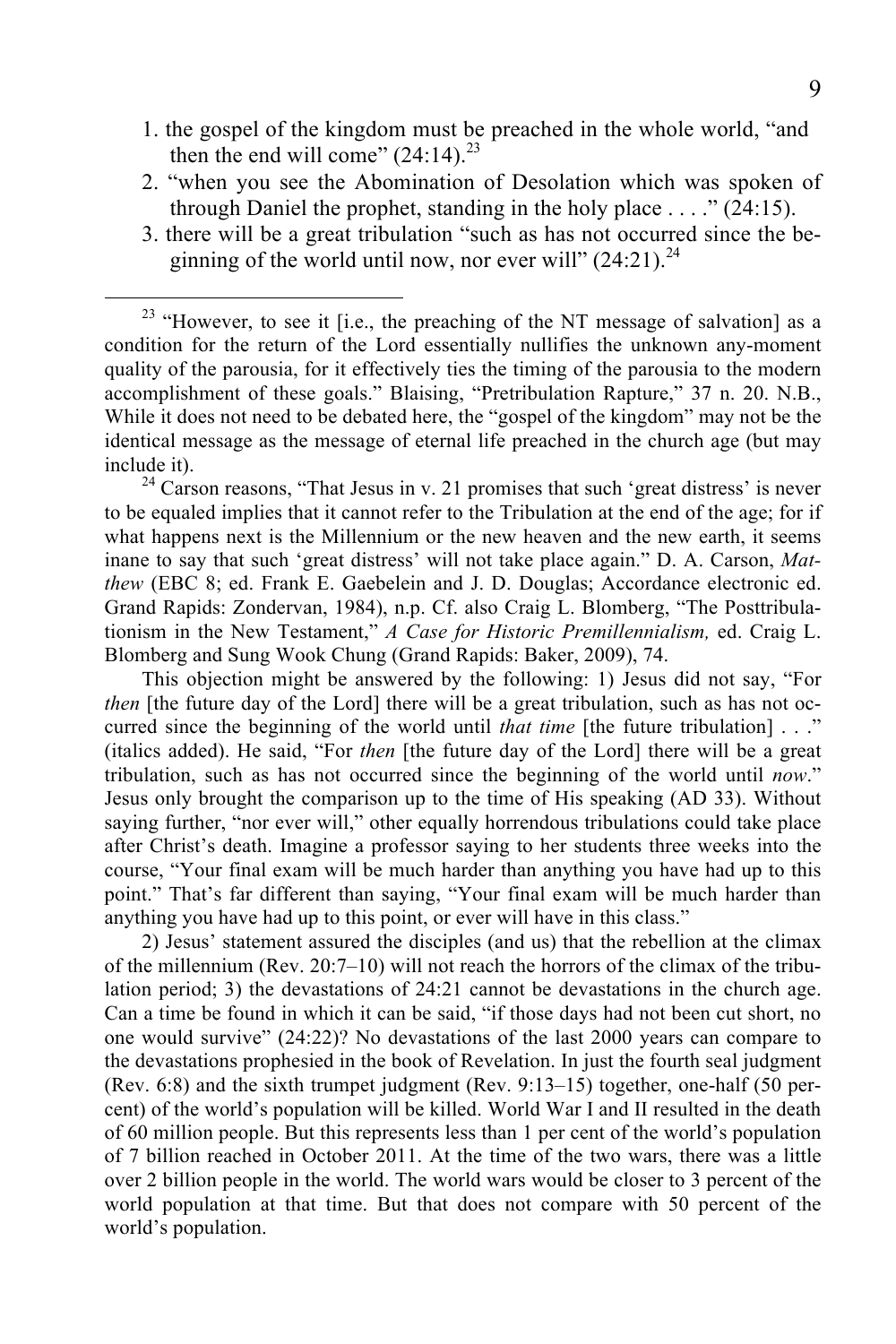4. "if those days had not been cut short, no one would survive . . ."  $(24:22)$ .

But these signs stand in obvious contrast to the perspective of 24:36–44. The theme of "not knowing" recurs throughout verses 36–44 (and through 25:13) and is set in full contrast with the fact that the disciples can "know that he is near" (v. 33 ESV). $^{25}$ 

"But of that day and hour *no one knows*" (*oudeis oiden*, v. 36) "and *did not know*" (*ouk egnōsan*, v. 39 NKJV) "you *do not know*" (*ouk oidate*, v. 42) "if the head of the house *had known*" (*ēdei*, v. 43) "when *you do not think*" (*ou dokeite*, v. 44)<sup>26</sup>

Pretribulationists have regularly argued—rightfully so—that no signs precede the rapture/day of the Lord, but many signs precede the second coming.<sup>27</sup> This argument supports viewing the rapture in verses 36–44. The latter verses describe the imminent, unpredictable coming of the day of the Lord and the accompanying pretribulational rapture. Therefore, at verse 36, the Lord answers the first question of the disciples (v. 3) about *when* the end time events will commence. Here Jesus reveals that the inception of the day of the Lord itself and the accompanying pretribulational rapture cannot be known.<sup>28</sup>

To explain the seeming contradiction between the signs of verses 4–31 and the imminence portrayed in verses 36–44, both pretribulation $i$ sts<sup>29</sup> and posttribulationists<sup>30</sup> have often reverted to a theory labeled

 $25$ Gibbs adds, "In the first half of the discourse, 'the one who is in the field' (24:18) is warned not to turn back to get his cloak. In the second half of the discourse, there will be no warning for the two people in the field (24:40)." Gibbs, *Jesus and Parousia,* 224 n. 21.<br><sup>26</sup> Nolland calls the phrase "do not think" a weaker form of "do not know" in v.

<sup>39.</sup> John Nolland*, The Gospel of Matthew: A Commentary on the Greek Text* (Grand Rapids: Eerdmans, 2005), 995.<br><sup>27</sup> As Thomas correctly reasons, "If signs must occur before His coming, His

coming is not imminent." Robert L. Thomas, "Imminence in the NT, Especially Paul's Thessalonian Epistles," The Master's Seminary Journal 13 (fall 2002): 193.

<sup>&</sup>lt;sup>28</sup> When Jesus said, "But of that day and hour no one knows," He uses a metonymy of adjunct for subject. The "day and hour" (subject) is put for the "coming (tim-<br>ing) of the day and hour" (adjunct). No one knows when "that day" comes.

<sup>&</sup>lt;sup>29</sup> John F. Walvoord, "Christ's Olivet Discourse on the Time of the End: Part IV: How Near Is the Lord's Return?" *Bibliotheca Sacra* 129 (January–March 1972): 25. <sup>30</sup> Gundry, *The Church and the Tribulation,* 42–43.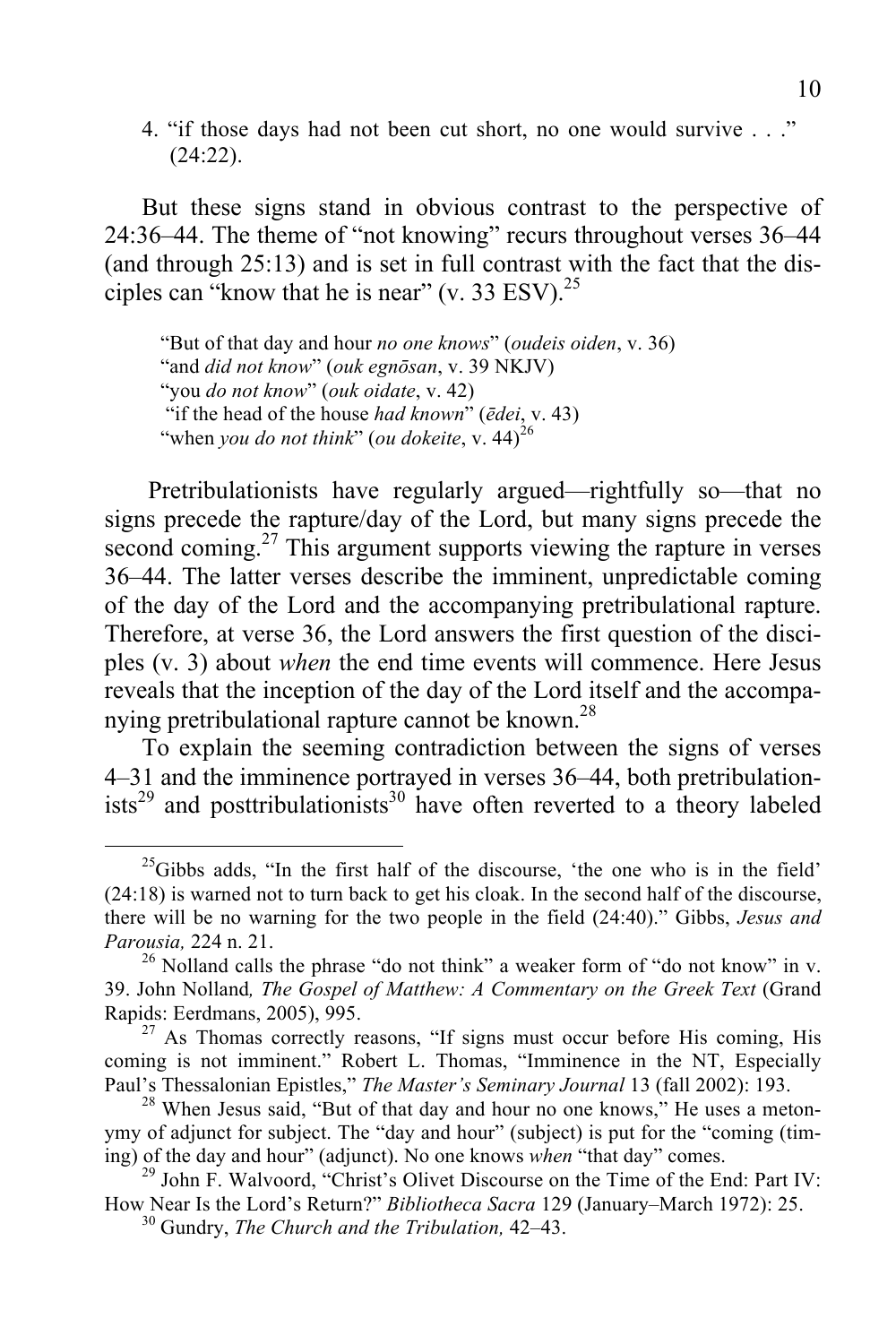"general predictability with specific unpredictability," i.e., the time may be known generally but not precisely.<sup>31</sup> This is unhelpful in that it does not remove the contradiction between knowing and not knowing the time of the Lord's return. Many commentators criticize such an idea as insufficient to explain the text.<sup>32</sup>

Premillennialists such as Carson and Blomberg escape the impasse of verse 36 by suggesting that the events of Matthew 24:4–28 span the interadvent age and have now been sufficiently fulfilled. Therefore, the time of Christ's return is incalculable since there are no specific unfulfilled prophecies that precede the Parousia.<sup>33</sup> If verses  $4-28$  describe the interadvent age and not Daniel's seventieth seven, the word "immediately" that begins verse 29 ("immediately [*eutheōs*] after the tribulation of those days") becomes meaningless. Jesus could have simply said, "After the tribulation of those days  $\ldots$ ."<sup>34</sup>

Moo concludes, "There is no basis for any transition from the posttribulational aspect of the Parousia in Matthew 24:31–35 (or –36) to its pretribulational aspect in verses 36ff. Therefore, all interpreters . . . face the difficulty of explaining how an advent heralded by specific signs can yet be one of which it is said, 'no one knows the day and

 $31$  Prewrath advocates suggest the seventieth seven is cut short making the time of His return unknown. Marvin Rosenthal, *The Pre-Wrath Rapture of the Church* (Nashville: Thomas Nelson, 1990), 108–12; Gundry, *The Church and the Tribulation,*  42–43.

<sup>&</sup>lt;sup>32</sup> "Moreover it is ridiculous quibbling divorced from the context to say that though the day and hour remain unknown, we [can] ascertain the year or month." Carson, "Matthew," 8:508. "Hence, Christians who claim they can narrow down the time of Christ's return to a generation or a year or even a few days' period, while still not knowing the literal day or hour, remain singularly ill-informed." Blomberg, *Mat*thew, 365. Cf. also Hagner, *Matthew 14–28*, 716; Osborne, *Matthew*, 903 n. 3.<br><sup>33</sup> Carson, "Matthew," 8:490, 495; Blomberg, *Matthew*, 370.<br><sup>34</sup> "It is very difficult to believe that the words 'immediately after the tri

of those days' refer only to something general in the indeterminate future. Rather than something vague, the words seem to require a specific antecedent (note both the definite article τήν [*tēn,* "the"] and the demonstrative pronoun ἐκείνων [*ekeinōn,* "those"]). The only specific item in the preceding context that could correspond to '*the* suffering of *those* days' is the desecration of the temple referred to in v. 15." Hagner, *Matthew 14–28*, 712. Hagner's comment is helpful. But the parousia does not come "immediately after" the desecration of the temple in v. 15. The antecedent to "immediately after the tribulation of those days" includes all the elements described in vv. 15–28, climaxing in the near extinction of the human race (v. 22).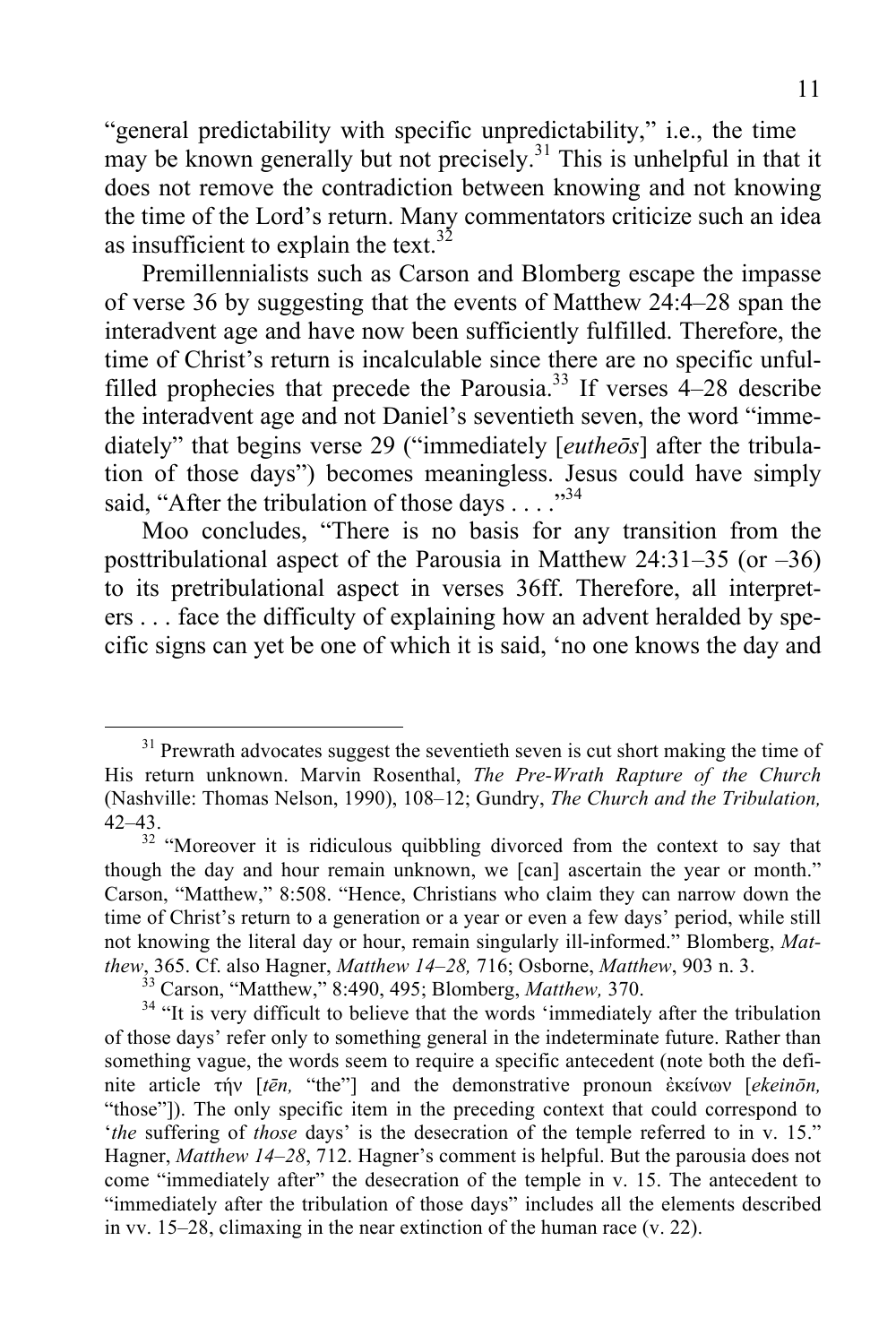hour" (italics original).<sup>35</sup> If, on the other hand, it can be shown that a transition does exist at verse 36, then Jesus may be moving from a posttribulational aspect of His parousia to a pretribulational aspect of His return.

#### **Reason #2: The Introductory** *peri de***.**

When Jesus said that no one knows that day and hour except the Father alone,<sup>36</sup> Matthew records the introduction of the statement with *peri de* ("now concerning").<sup>37</sup> It is well established that when *peri de* stands absolutely at the beginning of a sentence (and followed by the genitive), it marks a new section of thought that reaches back to previous material, often to resume an unanswered or unspoken question.<sup>38</sup> Pretribulationists have noticed the *peri de* construction in 1 Thessaloni-

27:46), and two by the genitive (22:31; 24:36). Mark uses the phrase with the genitive in 12:26; 13:32, which are parallel to Matt. 22:31 and 24:36 respectively. Note that the transitional nature of *peri de* in Matt. 24:36 also applies in the parallel, Mark 13:32. Paul uses the phrase eight times (1 Cor 7:1, 25; 8:1; 12:1; 16:1, 12; 1 Thess. 4:9; 5:1), all in the genitive. These Pauline uses are widely held by commentators as introducing a slightly new subject or making a transition in material. <sup>38</sup> Cf. Gibbs, *Jesus and Parousia*, 172–74. "'But about . . .' (*peri de*) occurred

similarly in 22:31 to mark a change of subject . . . . Paul uses the same phrase several times in 1 Corinthians  $(7:1, 25; 8:1; 12:1; 16:1, 12)$  to move from one of the issues raised by his correspondents to another (cf. also 1 Thess. 4:9; 5:1; Acts 21:25). In each case *peri de* is the rhetorical formula for a new beginning. The analogy with 1 Corinthians indicates that here [Matt. 24:36] the phrase marks the transition from the first of the two questions asked in v. 3 to the second." R. T. France, *The Gospel of Matthew* (NICNT; Accordance electronic ed. Grand Rapids: Eerdmans, 2007), 936– 937. In footnote 27, France states, "Cf. also the use of περὶ δέ [*peri de*] to introduce a new subject in *Did.* 6:3; 7:1; 9:1; 11:3 . . . ." Ibid., 967. France misses the chiastic structure and does not understand the questions are treated in reverse order.

France sees a similar "marked change of subject in [Mark 13:]32," the parallel to Matt. 24:36. R. T. France, *The Gospel of Mark: a Commentary on the Greek Text* (NIGTC; Accordance electronic ed. Grand Rapids: Eerdmans, 2002), n.p.

<sup>&</sup>lt;sup>35</sup> Moo, "Posttribulation Rapture," 209; Ibid.,  $2<sup>nd</sup>$  ed., 237.<br><sup>36</sup> The phrase "nor the Son" (*oude ho huios*) is found in the Markan Synoptic parallel at 13:32. Therefore, Jesus declared His own human ignorance of "that day and hour." If Matt. 24:36 specifies the same event as  $24:29-31$ , it seems strange that He would exclude Himself from knowing the day and hour of His second coming, given the chronological details of vv. 4–30a that He Himself predicted and therefore understood better than anyone.<br><sup>37</sup> Matthew uses *peri de* four times; two are followed by the accusative (20:6;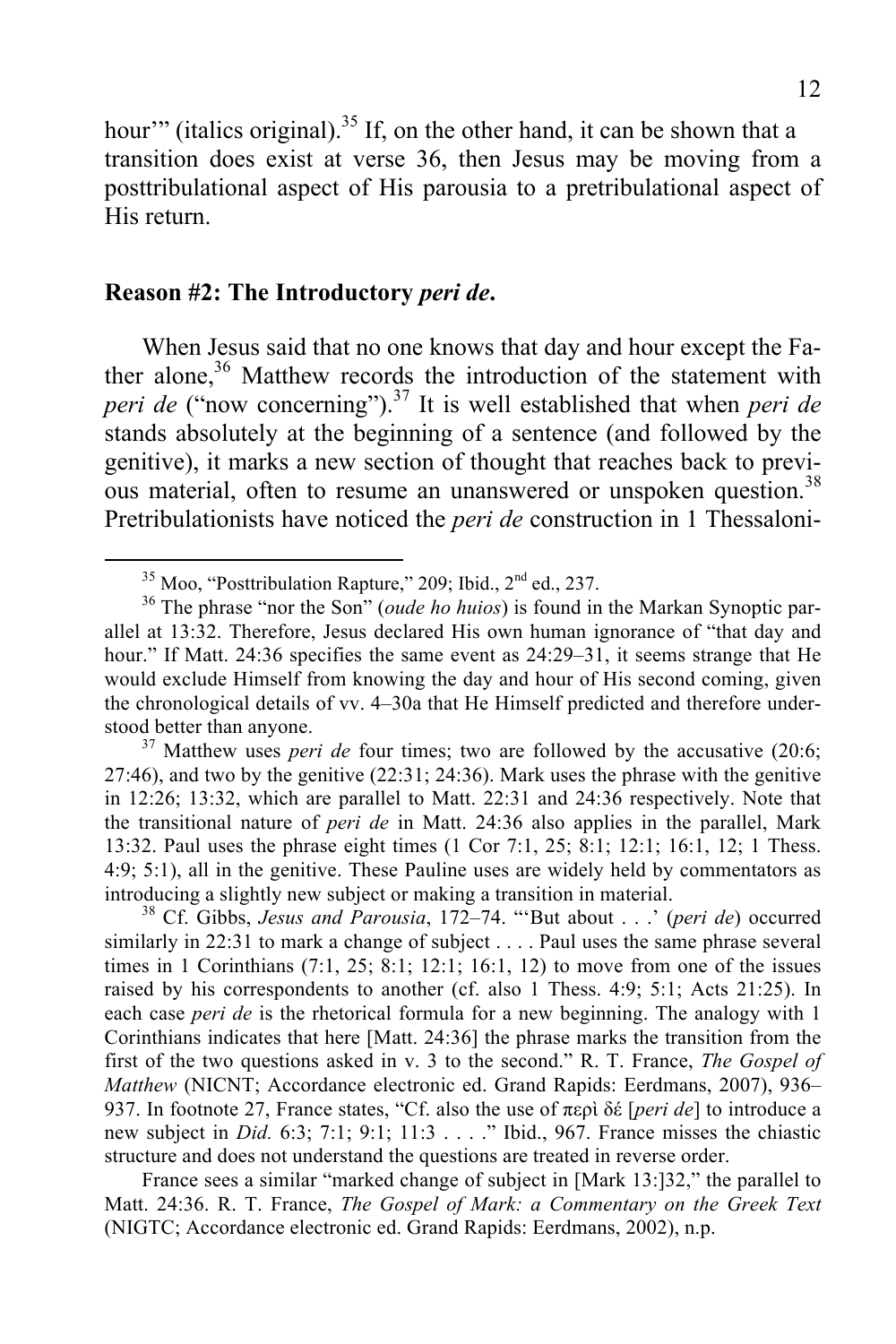ans 5:1. This precise construction is recognized as introducing a slightly new yet complementary subject with the 1 Thessalonians 4:13– 18 presentation of the pretribulational rapture.<sup>39</sup> Although *peri de* introduces a slightly new subject at 1 Thessalonians 5:1, it also carries on the eschatological concerns of  $4:13-18<sup>40</sup>$  The identical perspective may be true with the *peri de* of Matthew 24:36. 41

Regarding *peri de* at the beginning of 24:36, Gibbs remarks, "Virtually none of the commentators has picked up on the structural function of these words." $42$  Blaising, $43$  Fruchtenbaum, $44$  and Thomas are a few pretribulationist who have noted this transition with *peri de* at Matthew 24:36. Thomas writes, "The δέ (*de*) that begins v. 36 must be transitional because the thirty-sixth verse changes the discussion of signs preceding the coming to emphasize that no signs will precede the *parousia*. Περì δέ [*Peri de*, 24:36] is a frequent device for introducing a

24:36. <sup>43</sup> Blaising, "Pretribulation Rapture," 48. <sup>44</sup> Arnold G. Fruchtenbaum, *The Footsteps of the Messiah: A Study of the Sequence of Prophetic Events*, rev. ed. (San Antonio: Ariel Press, 2011), 640–41.

 $39$  Ryrie notes the use of this prepositional construction to mark a new subject in 1 Thessalonians 4. Charles C. Ryrie, "*The Church and the Tribulation*: A Review," *Bibliotheca Sacra* 131 (1974): 175. For further insight on this construction and its effect on pretribulational exegesis in 1 Thess., see Zane C. Hodges, "1 Thessalonians 5:1–11 and the Rapture," *Chafer Theological Seminary Journal* 6 (October– December 2000): 25 n. 10.

Those who see the *peri de* construction in 1 Thessalonians as beginning a new subject include D. Michael Martin, *1, 2 Thessalonians* (NAC 33; ed. E. Ray Clendenen; Accordance electronic ed. Nashville: Broadman & Holman, 1995), 133,

<sup>&</sup>lt;sup>40</sup> "With the perplexity about the dead in Christ resolved, Paul turns to a new subject (cf. *peri de*, 'now about') yet not one completely distinct from the previous one." Thomas, "1 Thessalonians," 280.<br><sup>41</sup> V. 36 goes better thematically with the following than with the preceding mate-

rial, forming a well-knit unit. Cf. Nolland*, Matthew,* 990, 991, 993; Carson, "Matthew," 8:507. Lambrecht observes that v. 36 matches the subject of v. 44 and forms a frame (or inclusio) for the unit. Lambrecht, "Parousia Discourse," 327.

<sup>&</sup>lt;sup>42</sup> Gibbs, Jesus and Parousia, 172. But Gibbs does acknowledge my dissertation on Matt. 24 in a footnote on this point, "Only Hart, 'Chronology,' 228–29 ["A Chronology of Matthew 24:1–44" (Th.D. dissertation, Grace Theological Seminary, 1986)], notices a significance to 'but concerning' at 24:36. He says that it "marks a new section of thought." Ibid., 224 n. 29.

To be fair to the commentators, one should note that Gibbs wrote his dissertation in 1994, and it was not published until 2000. As noted in this article, several other commentators have now seriously considered the significance of *peri de* in Matt.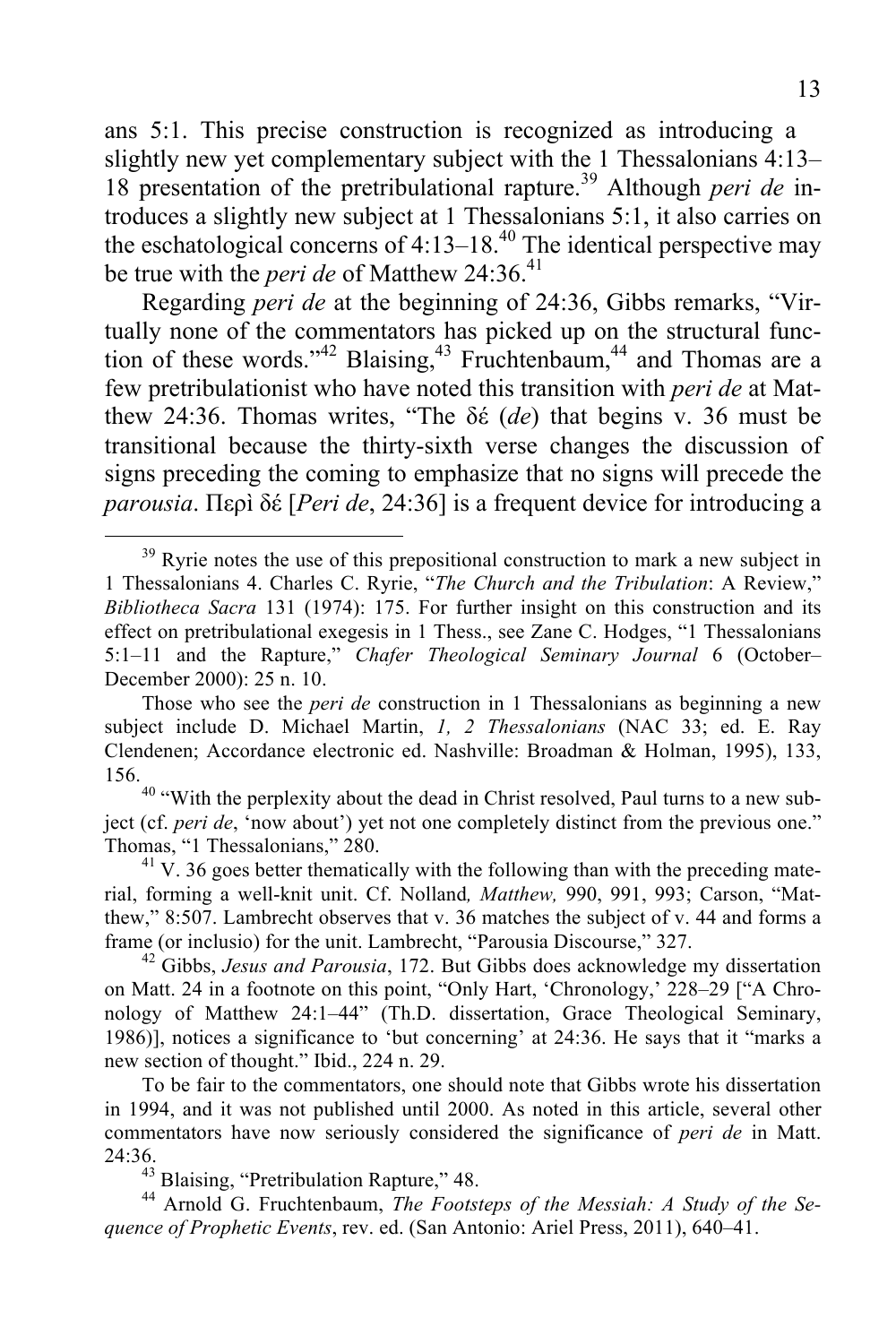change from one phase of a subject to another phase of the same subject or from one subject to another subject (cf. Matt. 22:31; Mark 12:26; 13:32; Acts 21:25; 1 Cor. 7:1; 7:25 [sic]; 8:1; 12:1; 16:1,12; 1 Thess. 4:9, 13; 5:1).<sup> $35$ </sup> In other words, the "coming" *(parousia)* of 24:37 may reference the rapture, not the second coming.

Waterman has also observed the use of *peri de* in Matthew 24 and 1 Thessalonians 5. In the latter passage, Paul said that no one at Thessalonica needed to be informed about the times and seasons "because they knew perfectly well that the time of the Lord's coming was unknown (1 Thess. 5:1–2). A different expression, but one with the same meaning, was used by Jesus, 'but concerning that day and hour . . . no one knows' (Mt. 24:36). Since Jesus introduces this remark by the use of *peri de*, it may very well be that Paul uses these words in 1 Thessalonians  $5:1...$  because Jesus used them<sup> $,46$ </sup>

Matthew 24 and 1 Thessalonians 4–5 follow a similar pattern. In 1 Thessalonians 4–5, Paul transitions with *peri de* from what the Thessalonians do not know to what they do know about the rapture/day of the Lord. The reverse is true of Matthew 24. Jesus transitions from what the disciples can know (24:4–35) to what they cannot know (24:36–44). How *peri de* functions in parallel between 1 Thessalonians 5:1 and Matthew 24:36 is diagrammed below.

<sup>&</sup>lt;sup>45</sup> Thomas, "Imminence in the NT," 193-94 n. 8. For further support of the transitional nature of *peri de*, see M. J. Harris, "Appendix: Prepositions and Theology in the Greek New Testament," *New International Dictionary of New Testament Theology,* ed. Colin Brown (Grand Rapids: Zondervan, 1976), 3:1203. <sup>46</sup> G. Henry Waterman, "The Source of Paul's Teaching on the 2nd Coming of

Christ in 1 and 2 Thessalonians," *Journal of the Evangelical Theological Society* 18 (spring 1975): 109. "Chapter 5 [of 1 Thess.] describes the end times in terms reminiscent of the signs of the times predicated in the Olivet Discourse." J. Daniel Hays, J. Scott Duvall, C. Marvin Pate, "Thessalonians, 1 and 2," in *Dictionary of Biblical Prophecy and End Times* (Grand Rapids: Zondervan, 2007), 442.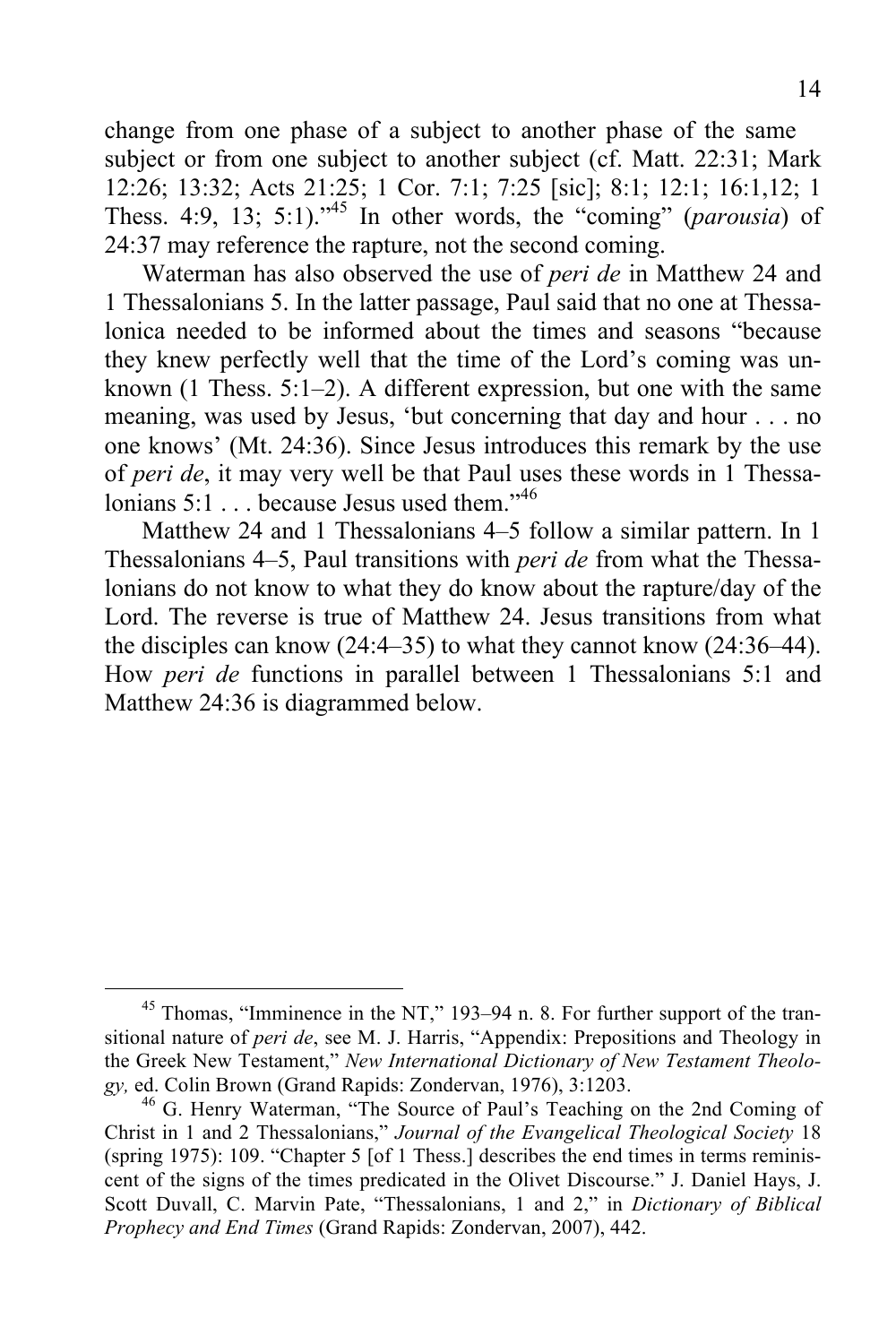#### **1 Thessalonians 4–5**

Lack of Knowledge: What the Thessalonians Do Not Know (1 Thess. 4:13–18) "But we do not want you to be uninformed, brothers, about those who are asleep  $\ldots$  " (4:13)

Knowledge [*peri de*]: What the Thessalonians Know (1 Thess. 5:1–10)

"Now concerning [*peri de*] the times and the seasons, brothers, you have no need to have anything written to you" (5:1)

#### **Matthew 24**

Knowledge: What the Disciples Can Know (Matt. 24:4–31) "but that is not yet the end."  $(v, 6)$ "then the end will come" (v. 14) "immediately after the tribulation of those days" (v 29) "you know that summer is near" (v 32) "you know that he is near, at the very gates" (v 33 ESV)

Lack of knowledge [*peri de*]: What the Disciples Cannot Know (24:36–44) "But [*peri de*] of that day and hour no one knows" (v 36) "they knew nothing until the flood came" (v 39 NET) "if the head of the house had known"  $(v 43)$ "the master  $\dots$  will come  $\dots$  at an hour which he does not know" (v 50)

Hagner understands Matthew 24:4–35 describe the interadvent age. Nevertheless, he comes very close to interpreting 24:36 in a manner similar to this paper, with a strong transition at verse 36 using *peri de* that carries the reader back to the first of the two questions of the disciples in verse 3.

> In very strong contrast to the emphasis in v. 33 concerning what *can* be known . . . the present verse clearly indicates the *impossibility* of knowing the time of the Son of Man's coming and the end of the age in advance of their actual occurrence (cf. the question of v. 3 concerning πότε [*pote*], "when," these events would occur)" (italics original). $47$

 <sup>47</sup> Donald A. Hagner, *Matthew 14–28* (WBC 33B; Accordance/Thomas Nelson electronic ed. Dallas: Word Books, 1995), 716.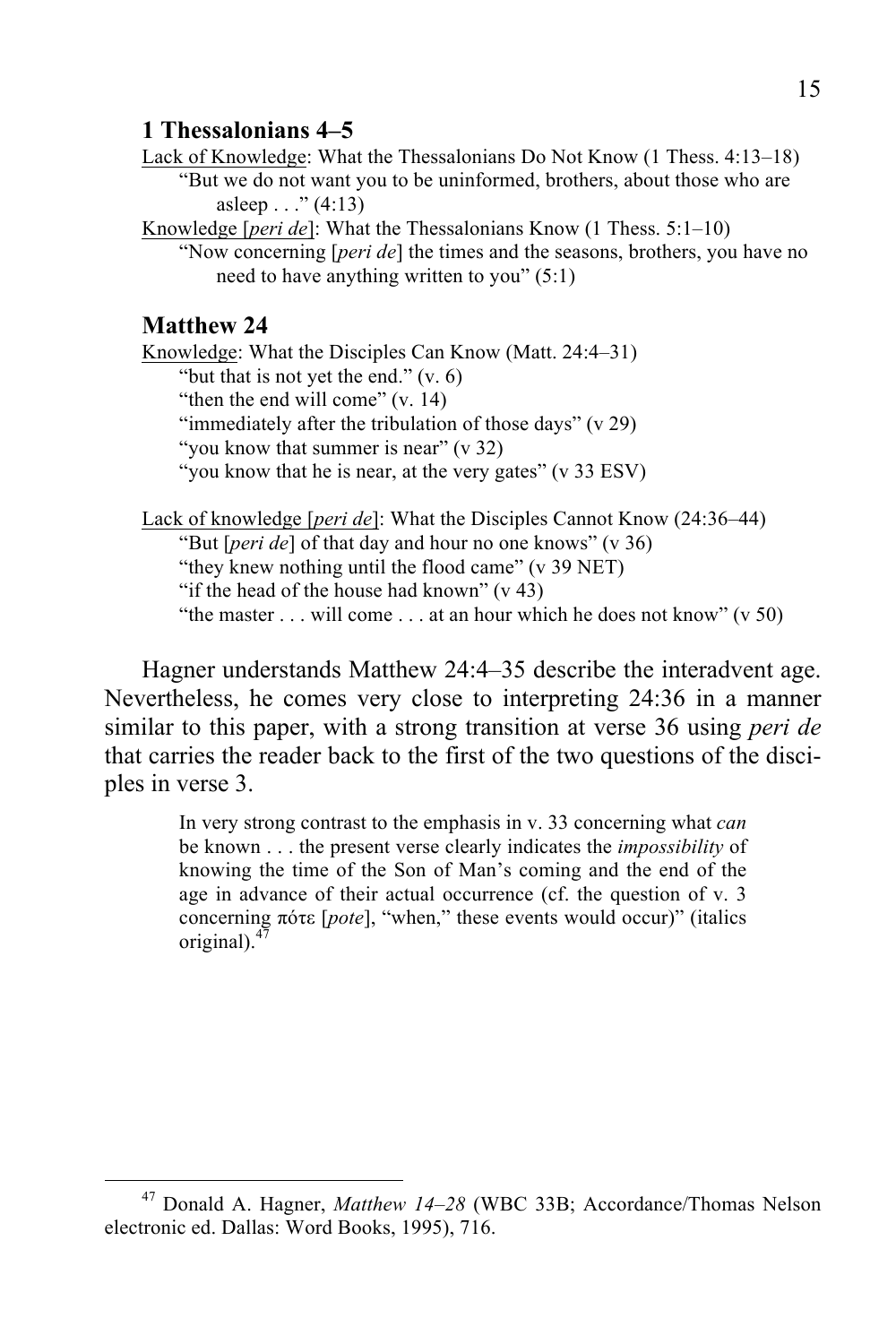# **Reason #3: "That Day and Hour"** <sup>48</sup>

The *peri de* of verse 36 is followed by the phrase, "that day and hour." If this phrase refers to the arrival of the day of the Lord as Paul defined it in 1 Thessalonians 5, then the coming of "that day and hour" is coterminous with the pretribulational rapture.<sup>49</sup> One should note that up to this point in the Discourse, only the phrase "those days" (plural) has been used (24:19, 22, 29). At verse 36, Jesus changes to "that day" (singular).<sup>50</sup> A clear inference is given that a new and distinct "day" is being described.<sup>51</sup>

Many commentators correctly identify "that day" as the events of the great day of Yahweh often referred to in the Old Testament prophets, i.e., the Old Testament day of the Lord.<sup>52</sup> The demonstrative ("*that* day") confirms the Old Testament background.<sup>53</sup> This NT word as it

<sup>&</sup>lt;sup>48</sup> Matt. 24:36 is the only reference to the phrase "that day and hour." Marks uses, "but of that day *or* hour" (italics added, Mark 13:32). Matt. 24:50 shows that "day" and "hour" (they are treated literally within the parable) are different periods of time (the parallelism does not require the words to be identical), with "day" being the longer period and "hour" being a shorter period. If "day" is a broader term, then Mark destroys general predictability and specific unpredictability. Matthew's purpose in using both "day" and "hour" is to intensify the unpredictability of the coming of the Lord. A heightened sense of unpredictability is also the reason for the repetition in Matt. 24:50 and Luke 12:46, which both use "day" and "hour" in different clauses.

 $^{49}$  As well as the phrase "pretribulation rapture," Blaising also uses the phrase "inaugural day of the Lord's rapture." Blaising, "Pretribulation Rapture," 54.

 $\frac{50}{10}$  In vv. 37–38, Jesus will use the plural again, but only referencing the "days of Noah" and the "days before the flood." <sup>51</sup> R. T. France, *Jesus and the Old Testament* (Downers Grove, IL: InterVarsity,

<sup>1971), 232;</sup> J. A. O'Flynn, "The Eschatological Discourse," *Irish Theological Quarterly* 18 (1951): 280–81. <sup>52</sup> Blomberg, *Matthew,* 365; W. D. Davies and Dale C. Allison Jr., *A Critical and* 

*Exegetical Commentary on the Gospel according to Saint Matthew,* 3 vols., International Critical Commentary (Edinburgh: T. & T. Clark, 1997), 3:378; Desmond Ford, *The Abomination of Desolation in Biblical Eschatology* (Washington: University Press of America, 1979), 65; David L. Turner, "The Gospel of Matthew," *Cornerstone Biblical Commentary,* Philip W. Comfort, gen. ed. (Carol Stream, IL: Tyndale, 2005), 319. See the following passages where "that day" specifically occurs with the phrase "day of the Lord" in the New American Standard Bible: Eze. 30:3, 9; Joel 3:14, 18; Zeph. 1:7–15. <sup>53</sup> Arthur L. Moore, *The Parousia in the New Testament* (Leiden: Brill, 1966),

<sup>99–100.</sup> Moore, however, believes that Jesus taught in 24:36 that no one knew the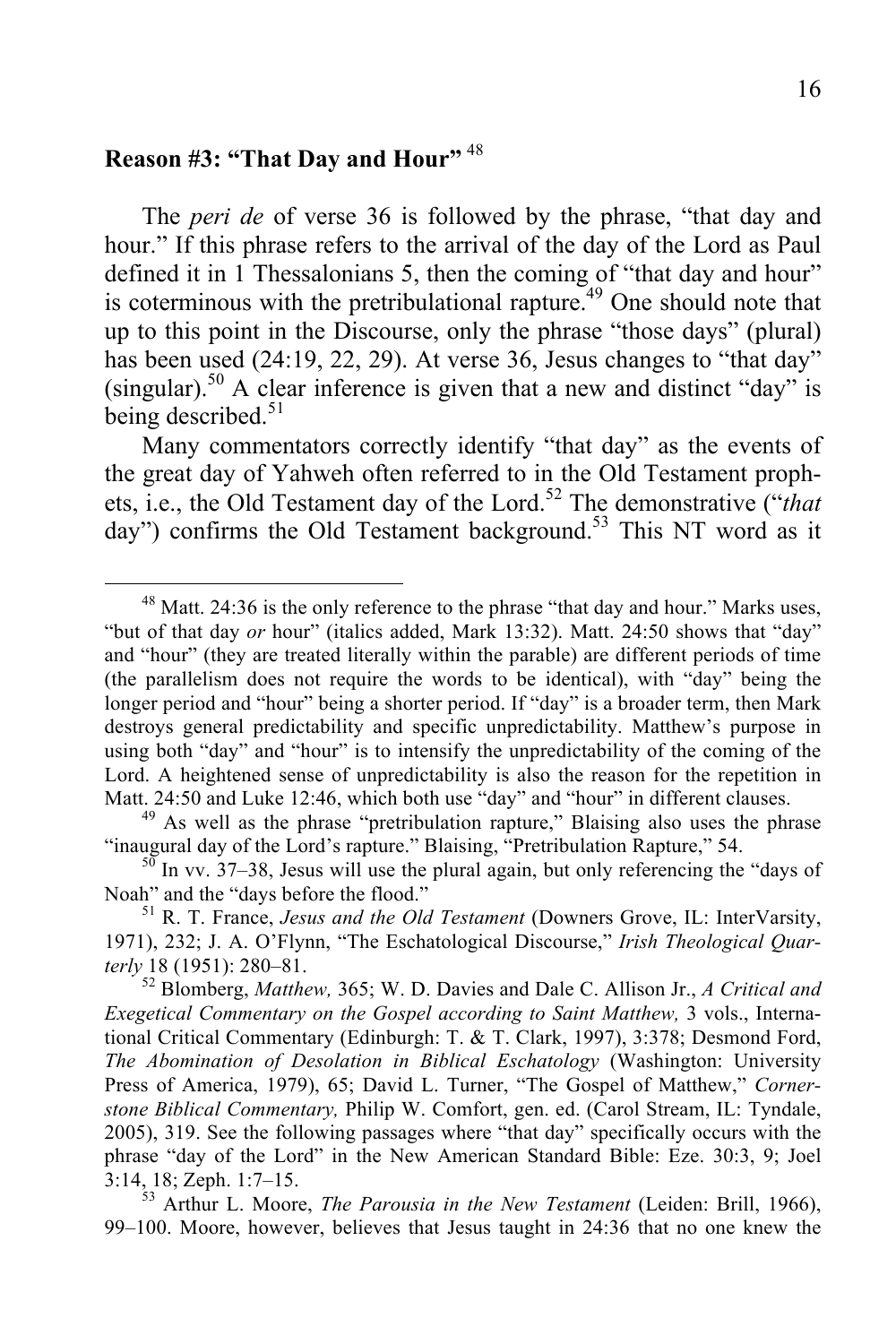relates to the OT day of the Lord portrays an imminent event.<sup>54</sup> Paul uses "day" (*hēmera*) for the imminent day of the Lord in 1 Thessalonians 5:4. "But you, brethren, are not in darkness, that the day [*hēmera*] would overtake you like a thief." Once again, Paul's use of "day" here is likely borrowed from the Lord's use in Matthew  $24<sup>55</sup>$ 

A similar eschatological significance can be attributed to the word *hōra* ("hour"). In Revelation 3:10, where the church is promised to be kept from the "hour of testing," *hōra* has reference to the future tribulation period and therefore to the day of the Lord.<sup>56</sup>

All of these evidences confirm the case that the day of the Lord/parousia is in view in verse 36. Thomas concludes, "In other words, 24:36 speaks of a different arrival from the arrival signaled by 'all these things,' twice referred to in connection with the parable of the fig tree in 24:32–34. After 24:36 Jesus looks at the events of Daniel's seventieth week as a whole and how the beginning of that week will catch everyone by surprise . . . ."<sup>57</sup>

*gy,* 2:891, where the following references are cited: Isaiah 10:27; 27:1; 29:19; Haggai 2:23; Zechariah 6:10.<br><sup>55</sup> Waterman, "Source of Paul's Teaching," 109.<br><sup>56</sup> In the NIV, NASV, ESV, or NET, *hōra* is translated "[at that (very), that, for a]

moment," or "at once" in Matt. 8:13; 9:22; 17:18; 26:55; Luke 2:38; 12:12; 24:33; Acts 16:18, 33; 22:13; Gal. 2:5. This rendering would not be inappropriate for Matt. 24:44b, "for the Son of Man is coming at an hour [moment] when you do not think He will." The NET note 62 on Matt. 24:44 states, "Jesus made clear that his coming could not be timed, and suggested it would take some time—so long, in fact, that some will not be looking for him any longer (at an hour when you do not expect him)." This meaning appears self-contradictory. If Jesus was intimating that He would not come back for a long time, then at an earlier time the disciples can rightfully *not* expect Him. Yet Jesus had just declared that it is during such a time that He will come. Also, if the phrase "is coming at an hour when you do not think" means Jesus will not come for a long time, the end result is a denial of imminence for the eleven disciples. Such an approach contradicts the thief in the night imagery that portrays an any-moment return of the Master. The real exhortation of the passage is to be "ready" (v. 44a) at all times, and to "think" or "suppose" (δοκέω, v. 44b) that Jesus might come at any time. The verse means only that the Master "will come at a time you don't know" (CEB).<br><sup>57</sup> Thomas, "Imminence in the NT," 194. Thomas, however, does not say that Je-

sus is speaking of the rapture—only that He is speaking of the day of the Lord.

nature of the day of the Lord. This is impossible since the Old and New Testaments everywhere describe the nature of the day of the Lord. The context makes it clear that Jesus has in mind the time at which the day of the Lord will come. <sup>54</sup> C. Brown, "*hēmera*," *New International Dictionary of New Testament Theolo-*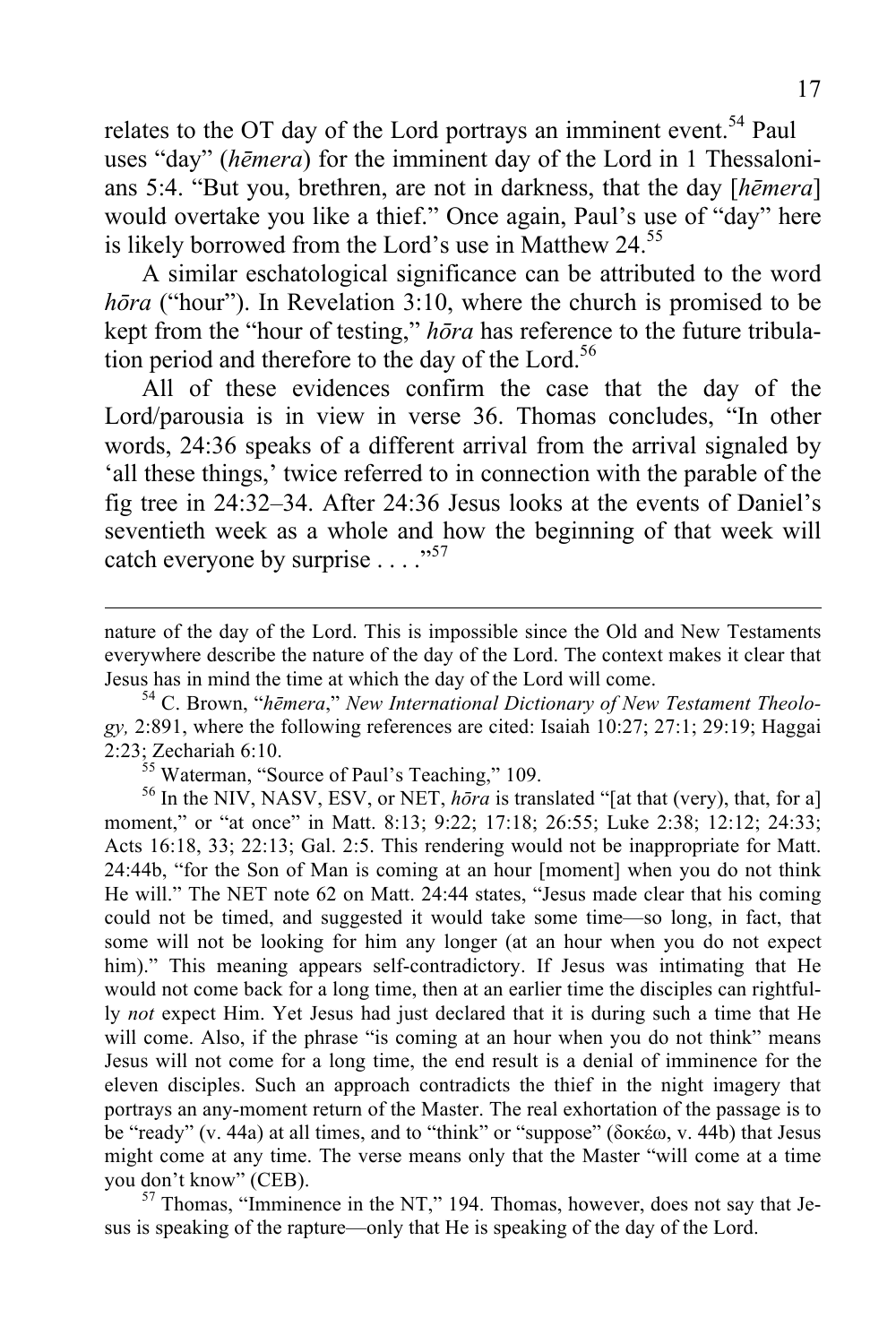#### **Reason #4: The "Days of Noah" Illustration (verses 37–39)**

In Matthew 24:37–39, Jesus illustrated and elaborated verse 36. The coming of "that day and hour" will be like the "days of Noah"<sup>58</sup> in which people "were eating and drinking, marrying and giving in marriage, until the day that Noah entered the ark." The lifestyles depicted are those that have existed in every generation since the earliest days of human history (Noah). This implies an emphasis on the normalcy and indifference prior to the day of the Lord.<sup>59</sup> The illustration that follows verses 37–39 about two men working in the field and two women grinding at the mill (vv. 41–42) also argues for the stress on normalcy in the passage. Many commentators simply believe that the ordinary life patterns described in the Noahic illustration can coexist with the colossal distresses that run their course prior to Christ's second coming. $60$ 

But if "the days of Noah" illustrate the days that climax the tribulation period, an apparent contradiction results. How can a "business-asusual" attitude toward life exists at the precise time when the tribulation judgments are being poured out in all their intensity.<sup>61</sup> Instead, the most

 <sup>58</sup> In the Noahic analogy of the OD, the Greek formula *hōsper* ("just as") . . . *houtōs*" ("so also") (Matt. 24:37, 38–39) may be intended to disclose a type-antitype (Noah-Christ) relationship such as is found in Matt. 12:40 (Jonah-Christ) and Rom 5:12, 19 (Adam-Christ). Osborne refers to this as "a type of Alpha (beginning) and Omega (end) comparison." Osborne, *Matthew*, 904.<br><sup>59</sup> Bruner comments, "The crime indicated by Jesus in this verse is not *gross sin* 

<sup>(</sup>the people of Noah's generation are not doing vicious things in Jesus' description); it *is secular indifference*. The evil here is immersion in the everyday without thought for the Last Day" (italics original). Frederick Dale Bruner, *Matthew, A Commentary: Volume 2: The Churchbook: Matthew 13–28* (Grand Rapids: Eerdmans, 2004), 524. Of course, Genesis records gross sin in Noah's day, specifically that the earth was "filled with violence" (Gen 6:11, 13). Davies and Allison suggest that "eating and drinking" and "marrying and giving in marriage" may carry pejorative connotations. The former recalls the drunkenness following the flood (Gen 9:20–21) and the latter brings to mind the sin of the sons of God in Gen 6:4. Davies and Allison, *Matthew,* 3:380 n. 46. Matt. 24:49 describes the evil slave as one who "begins to . . . eat and drink with drunkards." <sup>60</sup> Blomberg, *Matthew,* 366; Carson, "Matthew," 8:509; Davies and Allison, *Mat-*

*thew,* 3:381; Hagner, *Matthew 14–28*, 719–20; Bruner, *Matthew: The Churchbook,* 524.<br> $\frac{61}{10}$  In the Lukan parallel to Matt. 24 (Luke 21), the verse that immediately pre-

cedes the statement that men "will see the son of man coming in a cloud with power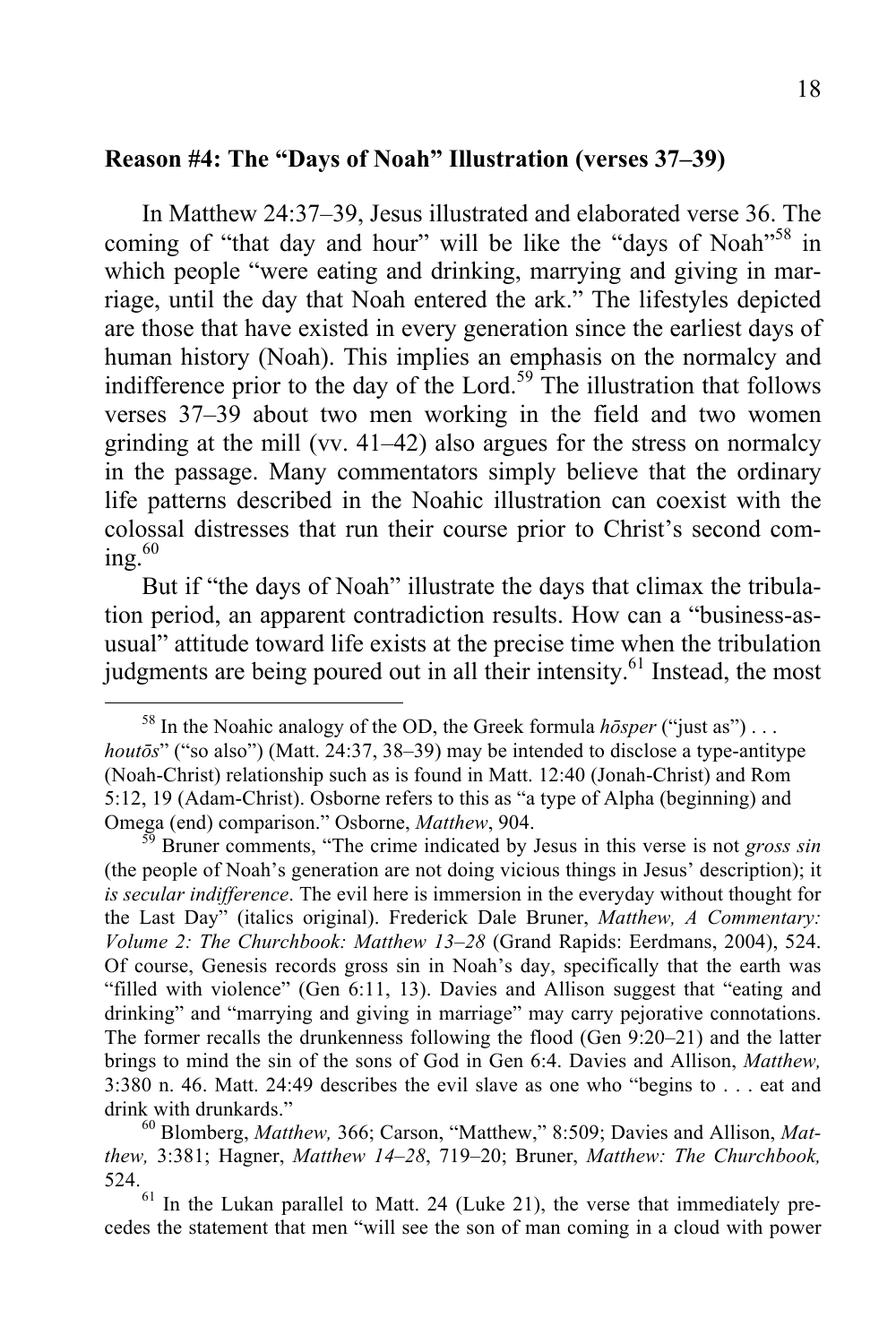transparent meaning of the "days of Noah" illustration (vv. 37–39) is that, just as normal but unsuspecting lifestyles existed prior to the great judgment of the flood, $62$  so too normal but unsuspecting lifestyles will exist prior to the sudden onslaught of the day of the Lord judgments.<sup>63</sup>

In the Noah parallel, the people "knew nothing" (v. 39 NIV, NET; *ouk egnōsan*) about what was soon to happen until the flood came and took them all away.<sup>64</sup> If the flood judgment illustrates a judgment that takes place at the return of Christ "immediately after the tribulation of those days" (v. 29), can it be said that the world will understand *nothing* of this coming destruction?

At the sixth seal judgment, people know fully that the wrath of God has come. They cry out to the rocks, "Fall on us and hide us from the face of him who sits on the throne and from the wrath of the Lamb! For the great day of their wrath has come, and who can stand?" (Rev. 6:16–  $17$ ).<sup> $65$ </sup> The calamities that precede the second coming of Christ will be so severe that the human race will be close to extinction apart from the Lord's intervention (Matt. 24:22).<sup>66</sup> Would Jesus use a description of casual lifestyles in Matthew 24:37–39 to communicate what the world would be like when "there will be a great tribulation, such as has not

not life as usual.<br><sup>62</sup> Emphasizing the stress on a normal lifestyle, cf. Osborne, *Matthew*, 904. Contradicting the element of normalcy, cf. Gundry. "But are we to think that people in the tribulation will stop eating and drinking, marrying and giving in marriage? The emphasis in the words of Jesus does not fall upon a normal condition of life, but upon the unexpected suddenness of His advent to those who will be engaged otherwise than in watching for Him." Robert H. Gundry, *The Church and the Tribulation* (Grand Rapids: Zondervan, 1973), 202.<br><sup>63</sup> Fruchtenbaum, *Footsteps of the Messiah*, rev. ed., 641.<br><sup>64</sup> Walvoord appeals to the theory of general predictability with specific unpre-

dictability. Instead of the ungodly "knowing nothing," he suggests that they could know that the flood was not coming because observers could see that Noah had not finished the ark and loaded all the animals. When these were finished, then observers "could have sensed that the flood was drawing near, although they could not know the day or the hour." Walvoord, "Christ's Olivet Discourse: Part IV," 38.<br><sup>65</sup> "At the time Noah received his message from God, there was no sign of the

Flood and related events." Leon Morris, "Hebrews," *Expositor's Bible Commentary*, ed. Frank E. Gaebelein, 12 vols. (Grand Rapids: Zondervan, 1984), 12:116. <sup>66</sup> J. F. Strombeck, *First the Rapture* (Moline, IL: Strombeck Agency, 1950), 69,

comments, "There can be no complacency nor unexpected destruction after the most terrible destruction of all time has begun."

and great glory" (v. 27), Jesus comments, "men [will be] fainting from fear and the expectation of the things which are coming upon the world . . ." (Luke 21:26). This is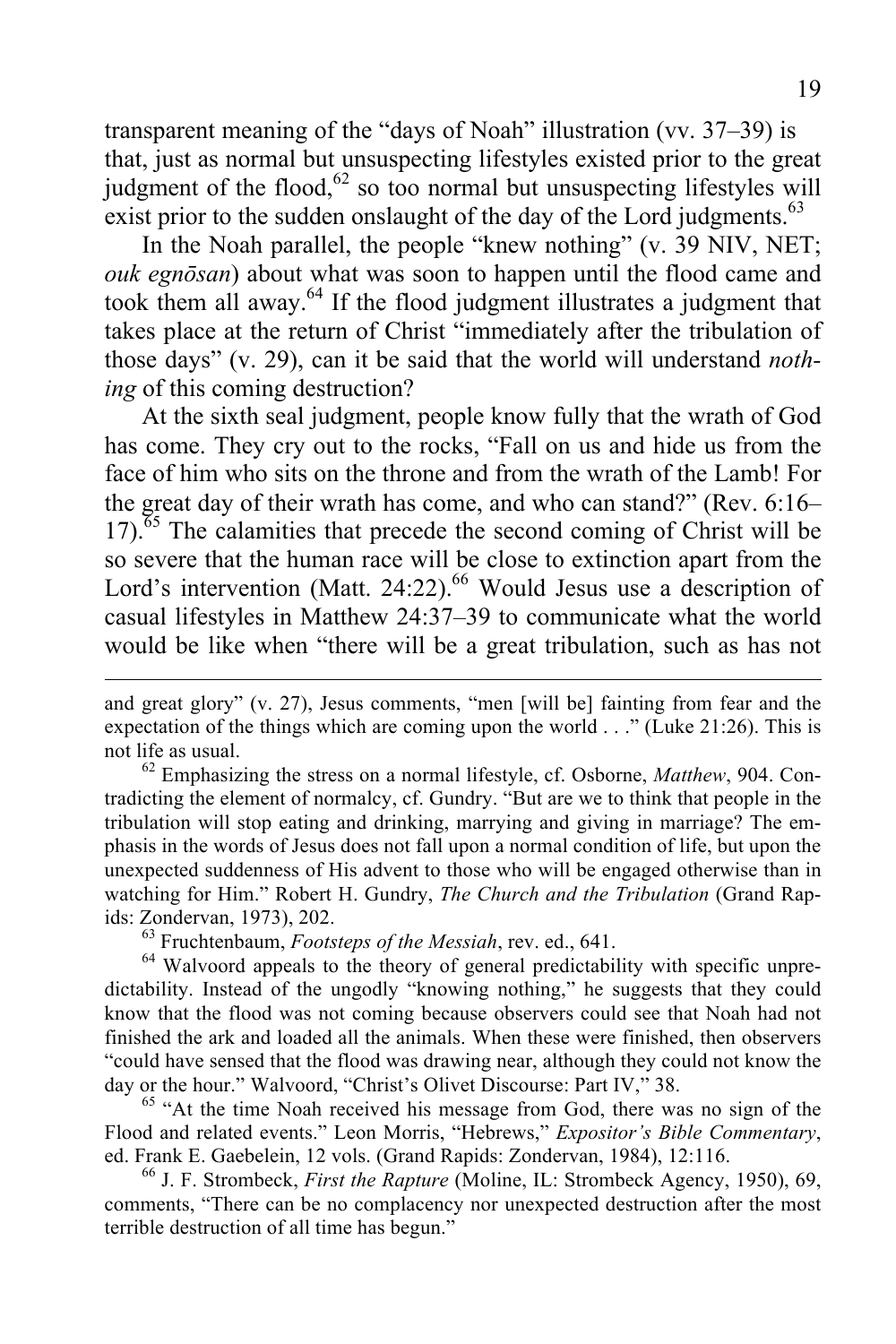occurred since the beginning of the world until now, nor ever shall" (Matt. 24:21)? This seems most unlikely.

Therefore, we conclude that the Noahic flood more likely corresponds to the time leading up to the sudden arrival of the day of the Lord and the seventieth seven (week) of Daniel.<sup>67</sup>

#### **Reason #5: Harmony of the OD and the Teachings of Paul**

Posttribulationists have rightly argued for the interconnection of Paul's teaching on the parousia and that of the Lord's teaching in the OD.<sup>68</sup> First, there is a striking resemblance between one taken from the field or from the mill (Matt. 24:40–41) with Paul's teaching of the rapture (1 Thess. 4:15–18). Also, Christ's Noahic illustration and Paul's concept of the day of the Lord in 1 Thessalonians 5 certainly hint at this agreement. The similarities of thought are convincing evidence that the source of Paul's teaching was the  $OD.^{69}$  Kim notes the strong parallels between Jesus' teachings and 1 Thessalonians 5:2–7. In observing a series of phrases in 1 Thessalonians 4–5, he concludes, "So the formulas, 'in the word of the Lord' [1 Thess. 4:15] and 'you yourselves know accurately' [1 Thess. 5:2], which follow each other so closely in the wake of Paul's reminder of his previous instructions 'through the Lord Jesus' (1 Thess. 4:2), both indicate that in 1 Thess. 4:15–5:7 Paul is alluding to the eschatological teachings of Jesus."<sup>70</sup>

 $67$  "He [Christ] used the coming of the flood in Noah's day and the destruction of Sodom in Lot's day as examples of His imminent return (Luke 17:22–37)." Thomas, "Imminence in the NT," 193.<br><sup>68</sup> Note the chart on the parallels between Matt. 24 and 1 Thess. 4–5 in G. K.

Beale, *1–2 Thessalonians*, ed. Grant R. Osborne, IVP NT Commentary (Downers Grove, IL: IV Press, 2003), 137.<br><sup>69</sup> G. Henry Waterman, "The Source of Paul's Teaching on the 2nd Coming of

Christ in 1 and 2 Thessalonians," *Journal of the Evangelical Theological Society* 18 (spring 1975): 106–7. Thomas believes that the origin of all teaching about imminence in the NT can be found in Christ. Thomas, "Imminence in the NT," 192, 198. Hodges develops this perspective further, proposing that both Paul (1 Thess. 4–5) and Peter (2 Pet. 3) derived their teaching about the day of the Lord, the thief in the night, and the new revelation of the rapture from this passage in the OD. Zane C. Hodges*, Jesus, God's Prophet: His Teaching about the Coming Surprise* (Mesquite, TX: Kerugma, 2006)*,* 27–30. Blomberg (*Matthew,* 367) implies that John (Rev. 3:3; 16:15) also picked up his use of the thief imagery from Jesus in Matt. 24. <sup>70</sup> Seyoon Kim, "Jesus, Sayings of," *Dictionary of Paul and His Letters,* ed. Ger-

ald F. Hawthorne and Ralph P. Martin (Downers Grove, IL: InterVarsity, 1993), 477.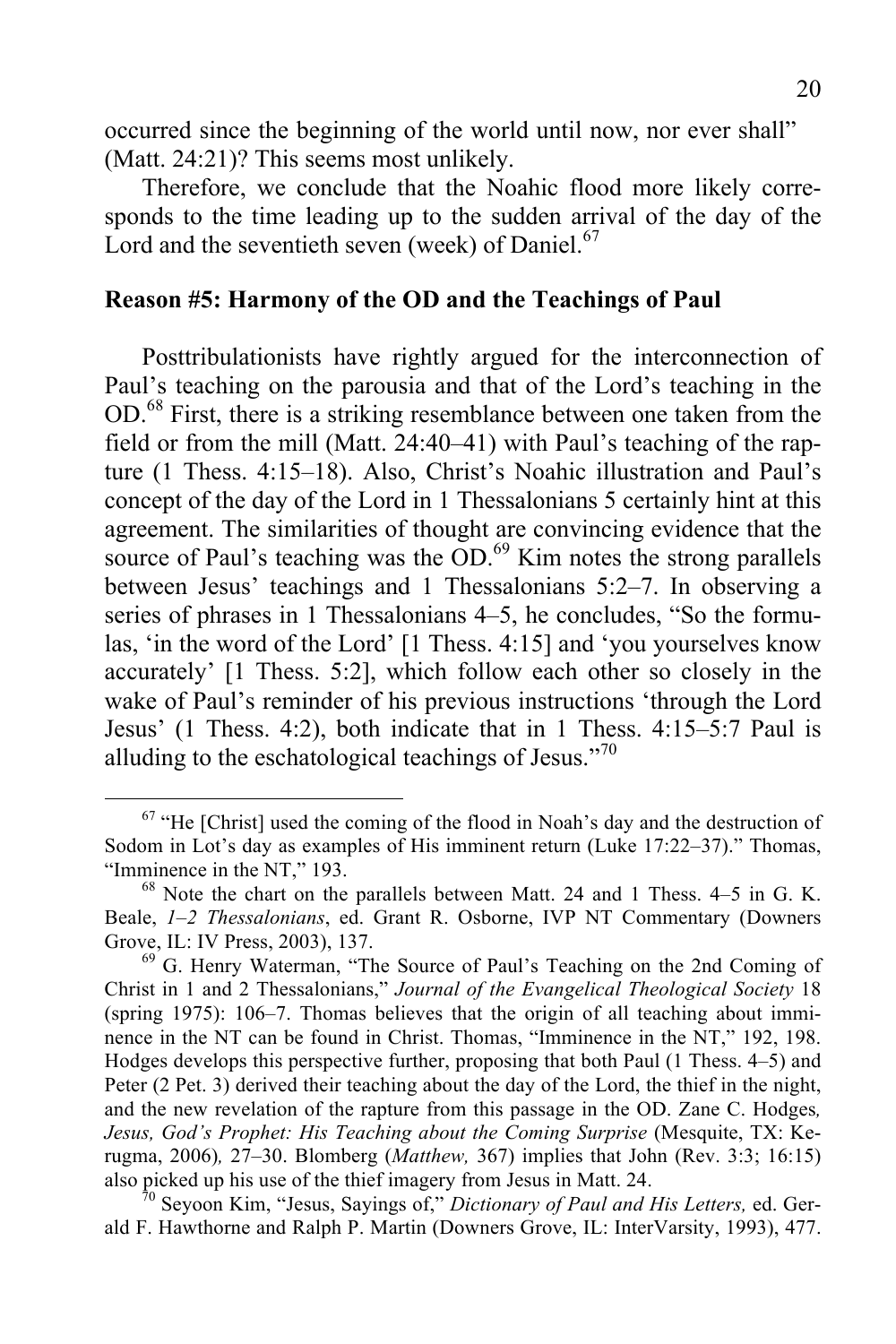If this is the case, Paul and Jesus must be dealing with very similar eschatological concerns.<sup>71</sup> For Paul, the sudden arrival of the day of the Lord will be preceded by a time of "peace and safety" (1 Thess. 5:1–3). Once the day of the Lord begins, unexpected destruction begins for the unbeliever. The believer, whether alert for the Lord's return or not, will be delivered from that wrath by the rapture (1 Thess. 5:9– 10).72 Pretribulationists appropriately recognize that Paul's teaching of a peaceful and secure world that precedes the day of the Lord cannot easily be harmonized with John's portrait of the end of the tribulation when the world will gather its armies in war against the coming Christ (Rev. 16:13–16; 19:19). Paul's "peace and safety" is an indicator both of when the day of the Lord will come as well as when the church saints will be delivered from that day by rapture. Both must be before or at the very inception of the tribulation. If the day of the Lord comes unexpectedly at a time of "peace and safety," then the rapture also comes at a time of "peace and safety."

This Pauline scenario—that the day of the Lord will come suddenly at a time of "peace and safety"—is quite comparable to the descriptions found in Matthew 24:39 ("they were eating and drinking, marrying and giving in marriage").<sup>73</sup> In the Lord's illustration, the days of Noah were primarily the days before (*pro*, v. 38) the judgment of the flood when life continued as normal. During the tribulation, the very existence of all life will be in such jeopardy (Matt. 24:22) that the tranquility of life described in Matthew 24:37–39 could hardly take place. Therefore, the Noah illustration taught by Jesus admirably portrays the universal, surprise arrival of the day of the Lord as taught by Paul.

 <sup>&</sup>quot;[T]he declaration of [1 Thess. 4:]15–17 corresponds in many respects with Matt. 24.29–31, 40–41, thus making it possible that Jesus' eschatological discourse was the source of this instruction." Gene L. Green, *The Letters to the Thessalonians* (PNTC; Accordance electronic ed. Grand Rapids: Eerdmans, 2002), 222. Cf. also Beale, *1–2 Thessalonians*, 135 (footnote on 4:15), 137–38.<br><sup>71</sup> This conclusion would go against Turner's thought that "Jesus' language does

not approximate a distinction between a pretribulational rapture and a posttribulational coming of Jesus to earth, as Paul arguably does (cf. 1 Thess. 4:13–18; 2 Thess. 1:6–10)." Turner, *Matthew*, 590.

<sup>&</sup>lt;sup>72</sup> Zane C. Hodges, "1 Thessalonians 5:1–11 and the Rapture," *Chafer Theological Seminary Journal* 6 (October–December 2000): 31–32. <sup>73</sup> Waterman, "Source of Paul's Teaching," 110.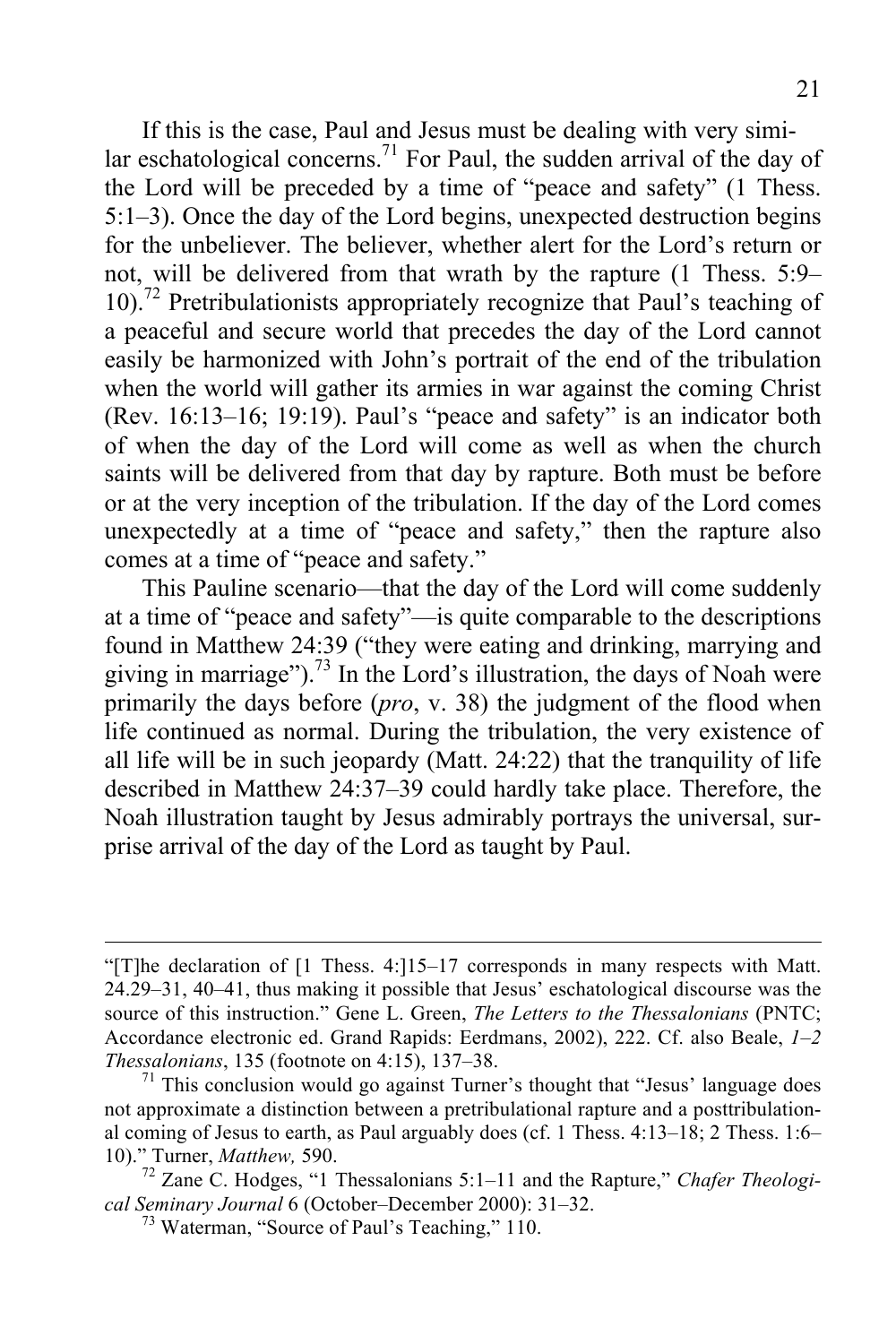#### **Reason #6: Harmony of the OD and the Teachings of Peter**

It seems apparent that the Lord's words in the OD have given rise to the 1 and 2 Peter references to Noah. The exact phrase, "days of Noah" found in Matthew 24:37 (par. Luke 17:26), also appears in 1 Peter 3:20. In the following verse (1 Pet. 3:21), the word *antitypos* ("corresponding to, antitype") appears and establishes an unquestionable typological view of the flood.

The NIV supplies the word "water" in its translation of 1 Peter 3:21, "this water symbolizes baptism that now saves you." The NASB is more in keeping with the vagueness of the Greek, "Corresponding to that [*ho*], baptism now saves you." The interpretive question is: To what does the relative pronoun *ho* refer? Nearly all commentators are persuaded that "water" (*hydatos*) in the previous verse is the antecedent. This is grammatically sound. The relative *ho* is neuter and agrees with *hydatos* ("water").

However, the water did not save Noah and his family but was instead an instrument of divine judgment. The ark saved Noah. Heb 11:7 is clear on the matter: "By faith Noah . . . prepared an ark for the salvation of his household." The relative pronoun in 1 Peter 3:21 makes reference indirectly to the word "ark" (*kibōtou*) in the previous verse, not to "water" ( $hydatos$ ).<sup>74</sup> If the type is the ark<sup>75</sup> and not the water of the flood, neither is the antitype (*antitypos*) water baptism. In context, a strong case can be made that the antitype is better taken as Spirit bap- $\lim_{h \to 0}$  which places believers into the invisible church, the body of

 $74$  The Greek grammar is complex. The verse reads, "which antitype also now saves you, that is baptism." I would contend that the presence of *ho*, the neuter relative pronoun, is attracted to the gender of *antitypos*, and ultimately to the neuter, *baptisma*, which is in apposition to *antitypos*. Therefore, the neuter does not identify grammatically the antecedent (type) but the descendant (antitype).<br><sup>75</sup> "Such 'typological' shaping of the Flood narrative by the author of the Penta-

teuch is remarkably similar to the later reading of this passage in 1 Pet. 3:21. In that passage *the ark* [italics added] is seen to prefigure the saving work of Christ as it is pictured in NT baptism." John H. Sailhamer, "Genesis," *Expositor's Bible Commentary*, ed. Frank E. Gaebelein, 12 vols. (Grand Rapids: Zondervan, 1984), 2:85.

 $76$  In 1 Peter 3:16, Peter leads into the 3:18–21 context by using Paul's technical term *en christō* ("in Christ"), which takes place only through Spirit baptism. Outside of Paul's seventy-three uses of the term, it is found only in 1 Peter (3:16; 5:10, 14).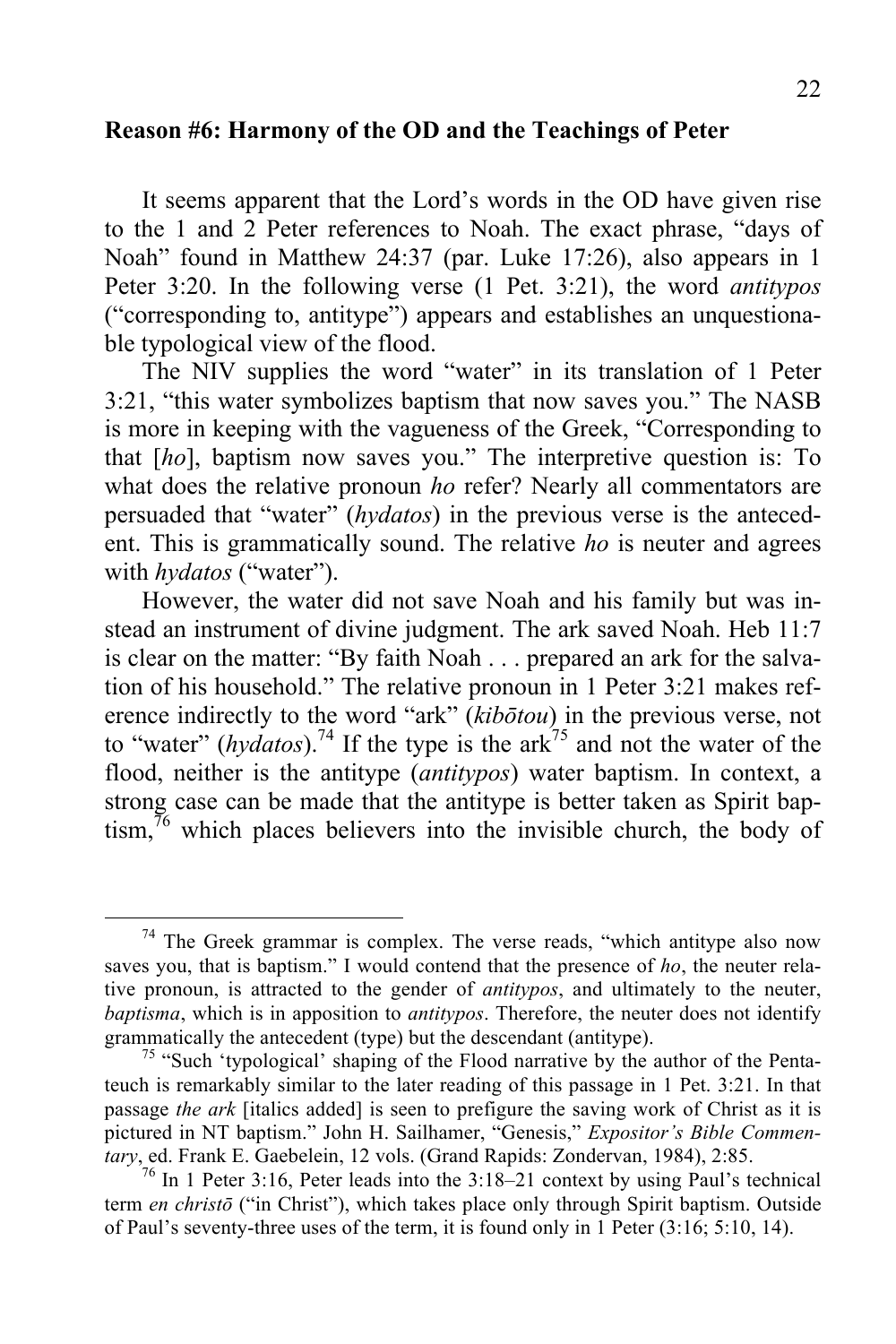Christ. In other words, for Peter, Noah's entrance into the ark is a type of believers entering the invisible church by means of Spirit bap $t$ <sub>ism</sub> $^{77}$ 

Since the apostle Paul declared that the church is delivered by rapture before the tribulation wrath (1 Thess. 5:9–10; cf. Rev. 3:10), and in Peter's typology the ark represents the church (i.e., everyone who is joined to Christ by Spirit baptism), then the deliverance of Noah and his family in the ark logically typify the pretribulational rapture of the church and deliverance from the coming day of the Lord.<sup>78</sup> Even if this interpretation of 1 Peter 3:20–21 is rejected, pretribulationists must accept the fact that in this passage Noah and the flood biblically typify something relevant for first-century readers as members of the NT church, not something relevant for Israel in the tribulation.

Eschatology is a major theme in 2 Peter (cf. 1:16–21; 3:3–13). Peter is quite aware of the teachings of Paul's letters (2 Pet. 3:15–16) and would therefore understand Paul's teachings on the day of the Lord and the rapture. It is in the immediately preceding context of his remark about Paul's epistles that Peter himself directly mentions the thieflike arrival of the day of the Lord (2 Pet. 3:10). Undoubtedly, Peter is drawing from Jesus' teachings in the OD (and perhaps Paul's teaching in 1 Thessalonians). Peter had personally heard Jesus' message on the Mount of Olives.

In 2 Peter 3, the apostle mentions the flood  $(v 6)$ . False teachers will ridicule the parousia of Christ and the promise of Christ's return (2 Pet. 3:3–4). Their mocking is based on the fact that life will proceed without any evidence of divine intervention (v 4). This is similar to Jesus' teachings in the OD about the days of Noah (Matt. 24:37–39) and

 <sup>77</sup> For a defense of this position, see John F. Hart, "Should Pretribulationists Reconsider the Rapture in Matthew 24:36–44? Part 2 of 3," *Journal of the Grace Evangelical Society* 21 (spring 2008): 59–62. Typological interpretation of Noah and the ark was developed to an unbiblical extreme in the third century and later. The ark and all its details, even its measurements, were allegorized. For details of church fathers and their typological treatment of the flood, see Lewis, *Noah and the Flood in Jewish and Christian Literature*, 156–80. Such unbiblical extremes are not a substantial reason for rejecting Peter's typology: the ark is a type of the invisible church that is

entered by Spirit baptism.<br><sup>78</sup> When Peter says that Spirit baptism "now saves you" (1 Peter 3:21), other meanings for *sōzō* ("save") besides justification-salvation are possible. However, Peter does not seem to have in mind Paul's salvation from wrath by rapture (1 Thess. 5:9–10) unless it is by indirect reference.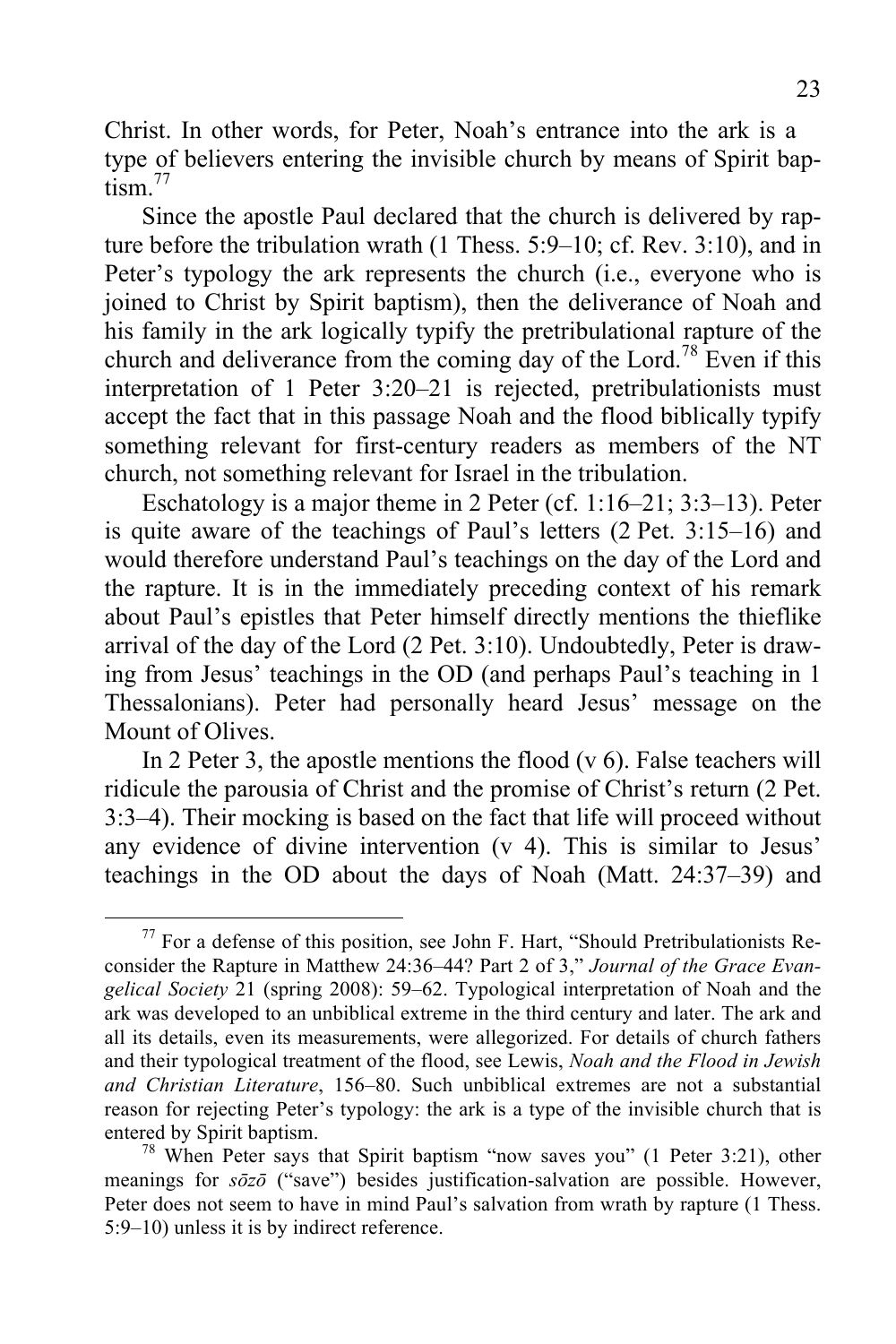Paul's teaching that peace and safety will precede the sudden destruction of the day of the Lord (1 Thess. 5:3). But what the false teachers have purposefully neglected (*lanthanei gar autous touto thelontas*, lit., "for this escapes them [and they are] willing," v 5) is the flood of Noah's day (2 Pet. 3:5–6).

In 2 Peter 2, Peter links the flood to the eschatological judgment of the day of the Lord (2 Pet. 2:4–9). Of interest is the phrase in 2 Peter 2:9 concerning God's rescue of the righteous from "tribulation" (*ek peirasmou rhyesthai*). This phrase suggests the rapture of Revelation 3:10 where believers are kept "from the hour of trial" (*ek tēs hōras tou peirasmou*). Edgar writes about 2 Peter 2:9 in its context.

> The word Peter uses in v 9 is *peirasmou*, the same word which occurs in Rev. 3:10 . . . . It is clear that "trial," *peirasmou*, does not mean everyday, routine trials. The trials described are the universal flood and the destruction of Sodom and Gomorrah. The flood was a judgment of God on the entire world. It was a physical judgment, not eternal judgment. This parallels the tribulation period and is described by the same term (*peirasmou*) . . . . The statement that God knows to deliver from "trial," *peirasmou*, must mean from times of physical trial intended for the ungodly, a description which fits the tribulation period . . . . Neither Noah nor Lot went through the trial as did the ungodly . . . . Noah was in the ark before the flood started. He did not remain somehow to be protected miraculously through the flood. Both Noah and Lot were spared the "trial" . . . Gundry attempts to avoid the significance of this verse. He states that "Noah went through and emerged from the flood." But Noah did not swim in the waters for a time and eventually emerge by being fished out. Noah was placed in a physical, geographical place of safety. This is not significantly different from the church being in the air with the Lord and possibly over the earth during the tribulation period.<sup>79</sup>

What Edgar is suggesting is that the deliverance of Noah and Lot illustrates the rapture of the church before the day of the Lord.

In Peter's thinking, then, the judgment of the flood is thoroughly aligned with the time leading up to the imminent arrival of the day of the Lord (the seventieth seven of Daniel). $80$  Can we not conclude from

 <sup>79</sup> Thomas R. Edgar, "Robert H. Gundry and Revelation 3:10," *Grace Theological Journal* 3 (spring 1982): 44–45. For the benefit of the English reader, Greek words in the quote have been transliterated.<br><sup>80</sup> Though not writing from a pretribulational position, Bauckham's comment is

appropriate: "Since the Flood and the judgment of Sodom and Gomorrah are proto-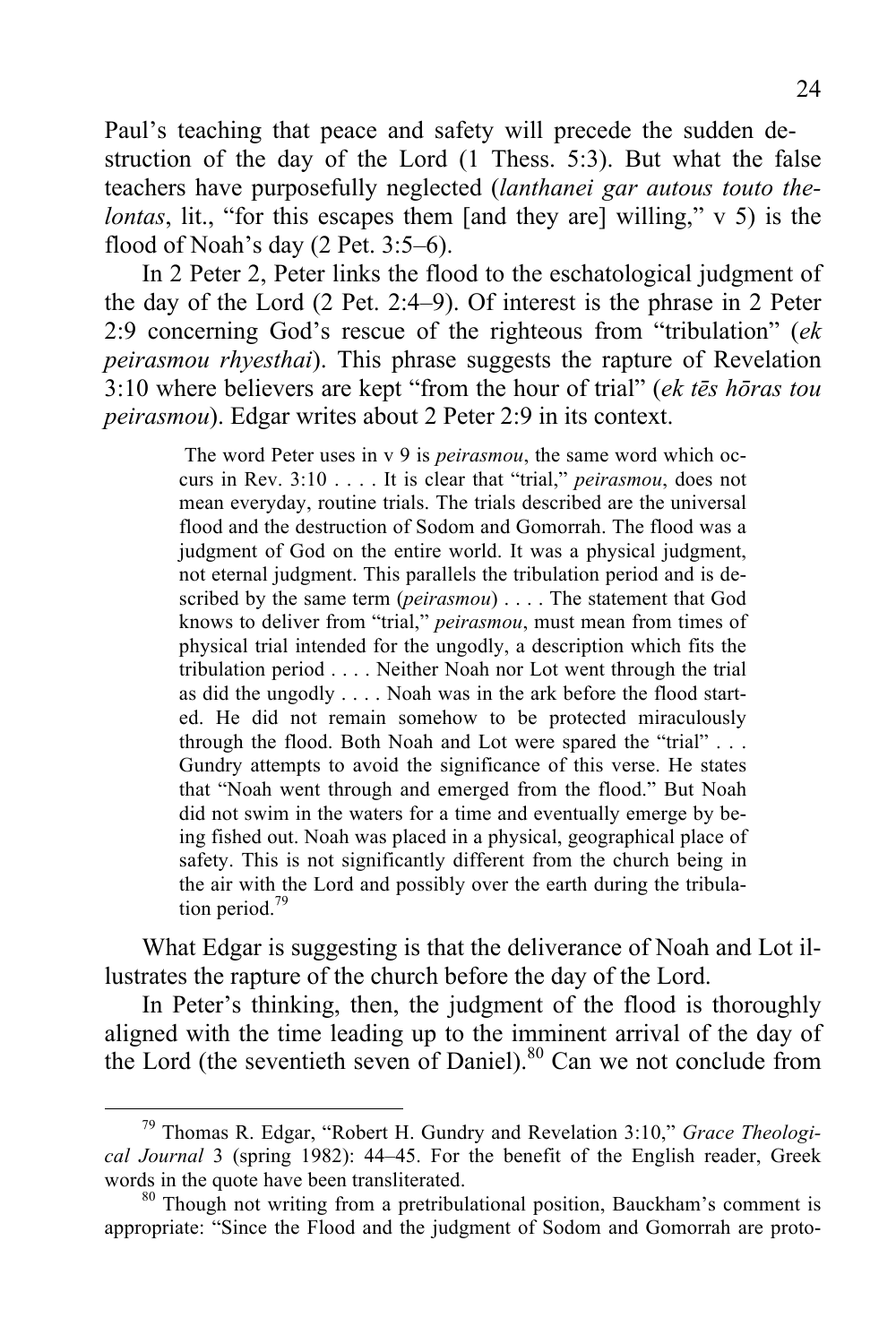this that the imminent judgment of Noah's day described in Matthew 24:37–38 exceptionally parallels the imminent day of the Lord described by Paul and Peter in their epistles? If 2 Peter 2:9 and 1 Thessalonians 5:9 declare a deliverance from the day of the Lord by a pretribulational rapture for the church, and if Peter and Paul derived their teaching from the Lord in the OD, then in Matthew 24:38 Noah's deliverance from the universal judgment of the flood best pictures the church's deliverance by rapture before the great eschatological "flood," the day of the Lord. $81$ 

#### **Reason #7: The Ones Taken and Left Behind (vv. 40–41)**

Most pretribulational scholars understand the word "taken" ("one will be taken," vv. 40–41) to refer to people taken in judgment at the end of the tribulation, not people taken in rapture before the tribulation.<sup>82</sup> This conclusion is drawn from the preceding context that says, "the flood came and took them all away" (v 39). While these scholars recognize that the Greek word for "took" in v 39 (*airō*) differs from the Greek word for "taken" in verses 40 and 41 (*paralambanō*), they insist that the "taking" in both cases is for judgment. In their thinking, the only possible rapture in verses 40–41 would be a posttribulational rapture, and a posttribulational rapture must be rejected based on other clear passages.

 $\overline{a}$ 

types of eschatological judgment, the situations of Noah and Lot are typical of the situation of Christians in the final days before the Parousia." Richard J. Bauckham, *Jude, 2 Peter,* Word Biblical Commentary (Waco: Word, 1983), 253.<br><sup>81</sup> In Luke 17:26–28, the parallel to Matt. 24:37, Noah and Lot appear side by

side just as in 2 Peter 2:5–8. The juxtaposition of the flood (Noah) and Sodom (Lot) is occasionally found in Jewish literature (Bock, *Luke 9:51–24:53,* 1431 n. 15). But it is more likely that Peter is borrowing from Jesus' teaching in the OD than from Jewish traditional sources. For example, Sirach 16:7–8 parallels the "ancient giants who revolted" with the "neighbors of Lot" (NRSV), but the passage does not mention Noah by name or Lot directly. The Testament of Naphtali 3:4–5 juxtaposes Sodom and the Watchers who changed their nature (flood). But these references do not mention Lot or Noah by name, and Sodom is mentioned before the flood. The Wisdom of Solomon 10:4–7 mentions neither Noah nor Lot by name, and interpose the Tower of Babel (10:5) between the two judgments. Third Maccabees 2:4–5 set side by side the flood and Sodom, but again do not mention Noah and Lot by name.<br><sup>82</sup> Walvoord, "Christ's Olivet Discourse, Part IV," 27–28; Feinberg, "Case for the

Pretribulation Rapture," 230–31; Renald Showers, *Maranath: Our Lord Comes!* (Bellmawr, NJ: Friends of Israel Gospel Ministry, 1995), 179–80.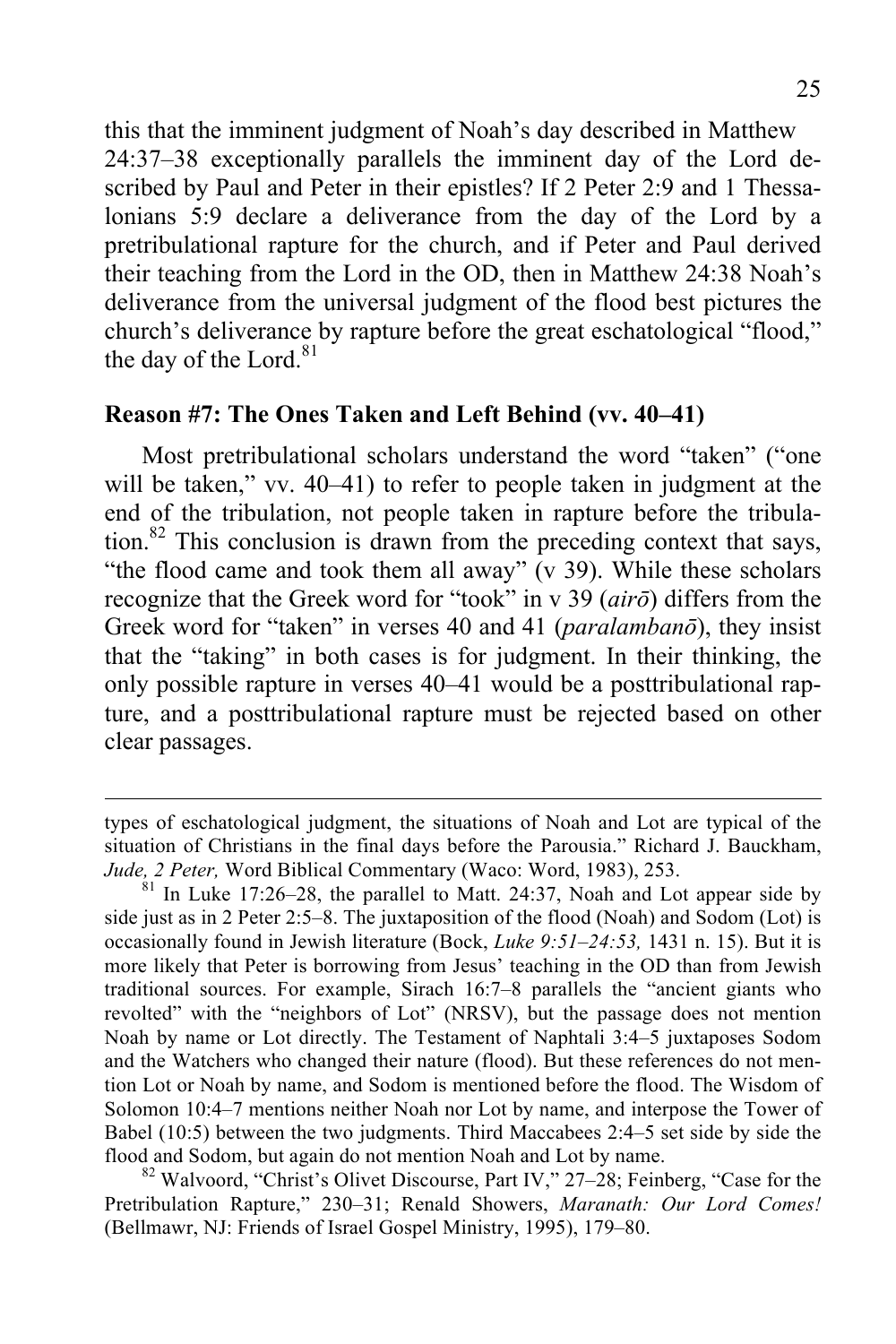Posttribulationists, on the other hand, have no problem finding a rapture in Matthew 24:40–41. For them, however, the rapture in verses 40–41 must be one and the same with the second coming of Christ in verses 29–31, i.e., posttribulational. But posttribulational chronology of the Discourse overlooks the transitional nature of the *peri de* at v 36. If the transition is embraced, a pretribulational rapture in these verses becomes theologically and exegetically reasonable. The events of verses 36–44 are separated logically and contextually from the events of verses 29–31.

It was Jesus, not Paul, who first revealed the rapture of the church. As has been mentioned above, Paul's teaching in 1 Thessalonians 4 originates with Jesus. Besides the brief teaching of the rapture in John 14:1–3, Matthew 24:37–44 contain the most likely teachings of Jesus on which Paul could have derived his own doctrine about the pretribulational rapture.<sup>83</sup>

In light of the transition at  $v$  36, the reasons put forward by posttribulationists for seeing a rapture in verses 40–41 can now be turned in support of a pretribulational rapture. Gundry states,

> Two different words appear for the action of taking, *airō* (v 39) and *paralambanō* (vv. 40, 41). The same word could easily have been employed had an exact parallel between the two takings been intended. Instead we have the employment of another word which only two days later describes the rapture (John 14:3) . . . . The apostles would naturally have associated the two expressions. Jesus probably so intended, else He would have drawn a distinction . . . . In light of this, the change from *airō* to *paralambanō* indicates a change in topic and connotation: the former term refers to judgment similar in unexpectedness to the Flood, the latter to reception of the saints at the rapture to be forever with their Lord (Cf. 1 Thess. 4:17; John  $14:3$ ).<sup>84</sup>

It is generally agreed that *paralambanō* carries the meaning, "to take to or with [oneself]." The thought is always one of accompani-

 $83$  In Gundry's view, the OD is the central portion of revelation on which his posttribulational doctrine is built. He argues that pretribulationists must look to other passages to demonstrate a pretribulation rapture. Robert H. Gundry, *The Church and the Tribulation* (Grand Rapids: Zondervan, 1973), 129. This article contends that the pretribulational rapture teaching of Paul can also find its central portion of revelation in the OD. <sup>84</sup> Ibid.*,* 138.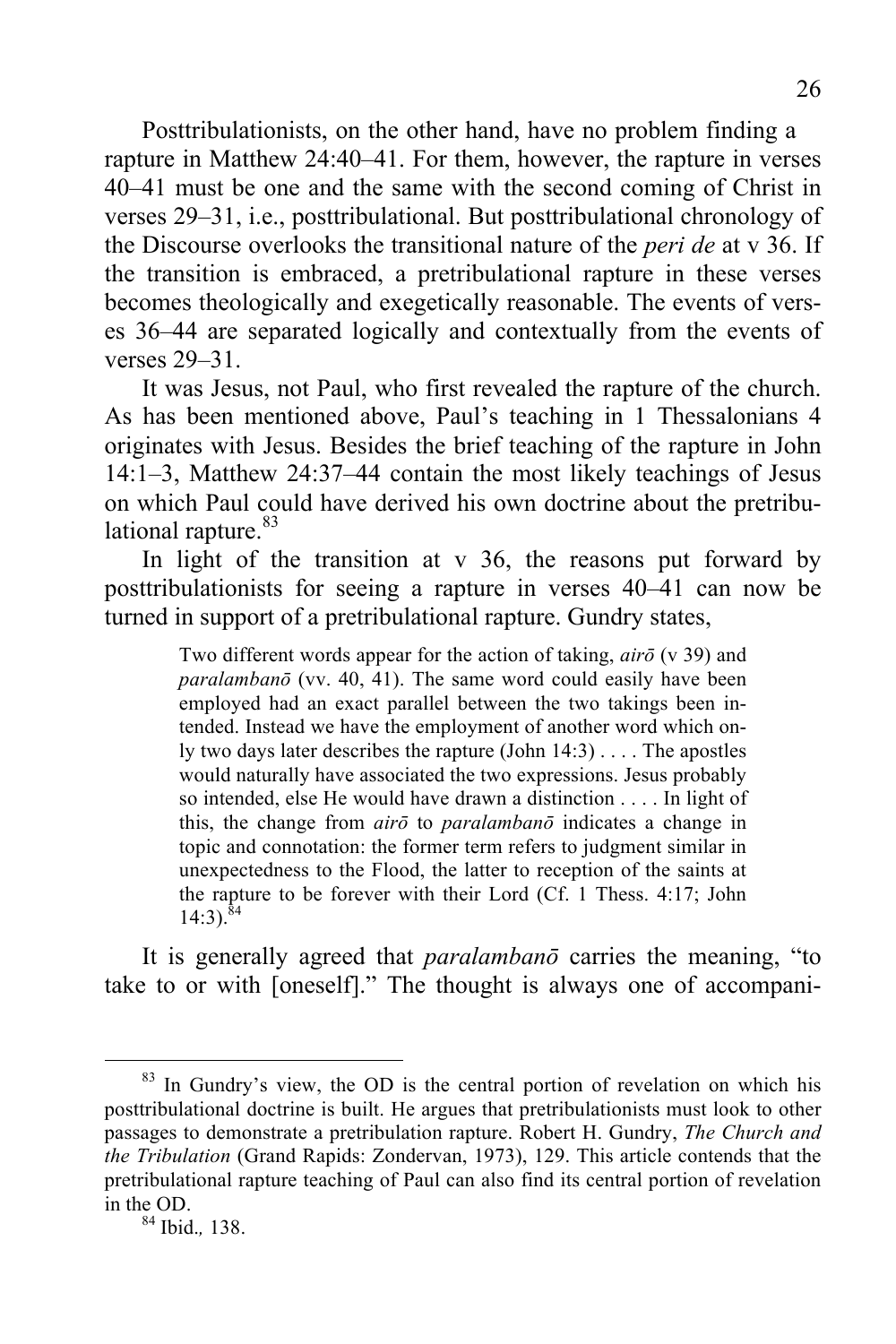ment, usually in a positive sense, i.e., for close fellowship.<sup>85</sup> But of the forty-nine uses in the NT, Sproule has listed seven that may be used in an unfriendly way, five in Matthew  $(4.5, 8; 12.45; 27.27).$ <sup>86</sup> Burer narrows the list of negative uses in Matthew to one  $(27.27)^{87}$ 

So as always, context must be the final, determining factor. Some see the context in Matthew 24:39–41 to be focused on judgment. But this is only partially correct. The parousia is also mentioned in the context (vv. 37, 39) and either the one taken or the one left could satisfy the stress on judgment. In fact *aphiēmi* ("to leave," vv. 40, 41) takes on the meaning of "abandon" in its recurrent use with personal objects in Matthew (Matt. 4:11, 22; 8:15; 13:36; 19:29; 22:22, 25; 26:56, etc.).<sup>88</sup> This impact of *aphiēmi* as it relates to personal objects is brought out in how a spouse might abandon his or her partner  $(1 \text{ Cor } 7:11-13)$ , how the Good Shepherd will not abandon His sheep (John 10:12), and how the Father has certainly not abandoned the Son (John 8:29). If these uses can be allowed to set the pattern, *aphiēmi* could hardly be used of what the Father or the Son do with believers at the final return of Christ to the earth.<sup>89</sup> Other than Matthew 24:40–41, there are no other passages in the NT that use *aphiēmi* to express what the Lord will do to believers (Jew or Gentile).<sup>90</sup> Just two days after the Discourse, Jesus used *aphiēmi* of what He would *not* do to the disciples: "I will not leave [*aphiēmi*] you as orphans; I will come to you" (John 14:18).

 <sup>85</sup> Gerhard Delling, "*paralambanō*," *Theological Dictionary of the New Testament,* ed. Gerhard Kittel, trans. Geoffrey W. Bromiley (Grand Rapids: Eerdmans, 1967), 4:13; B. Siede, "*lambanō*," *New International Dictionary of New Testament Theology,* ed. Colin Brown (Grand Rapids: Zondervan, 1976), 3:751.<br><sup>86</sup> The others are Luke 11:26; John 19:16; Acts 23:18; John A. Sproule, "An Exe-

getical Defense of Pretribulationism" (Th.D. dissertation, Grace Theological Semi-

nary, 1981), 60.<br><sup>87</sup> Michael H. Burer, "Matthew 24:40–41 in the NET Bible Notes: Taken for Salvation or Judgment?" posted August 4,

<sup>2004,</sup> http://www.bible.org/page.asp?page\_id=1587.<br><sup>88</sup> Cf. Davies and Allison, *Matthew*, 3:383.<br><sup>89</sup> Nolland remarks, "The potentially negative nuances of which 'left' (*aphiēmi*) is capable ('left out') make it more likely that being taken off to salvation is intended . . . " Nolland,  $\textit{Matthew}$ , 994.

<sup>&</sup>lt;sup>90</sup> aphiēmi is repeatedly used of Jesus and God forgiving (*aphiēmi*) the sins of believers. Here the thought is abandoning the judgment due our sins, and not abandoning us personally.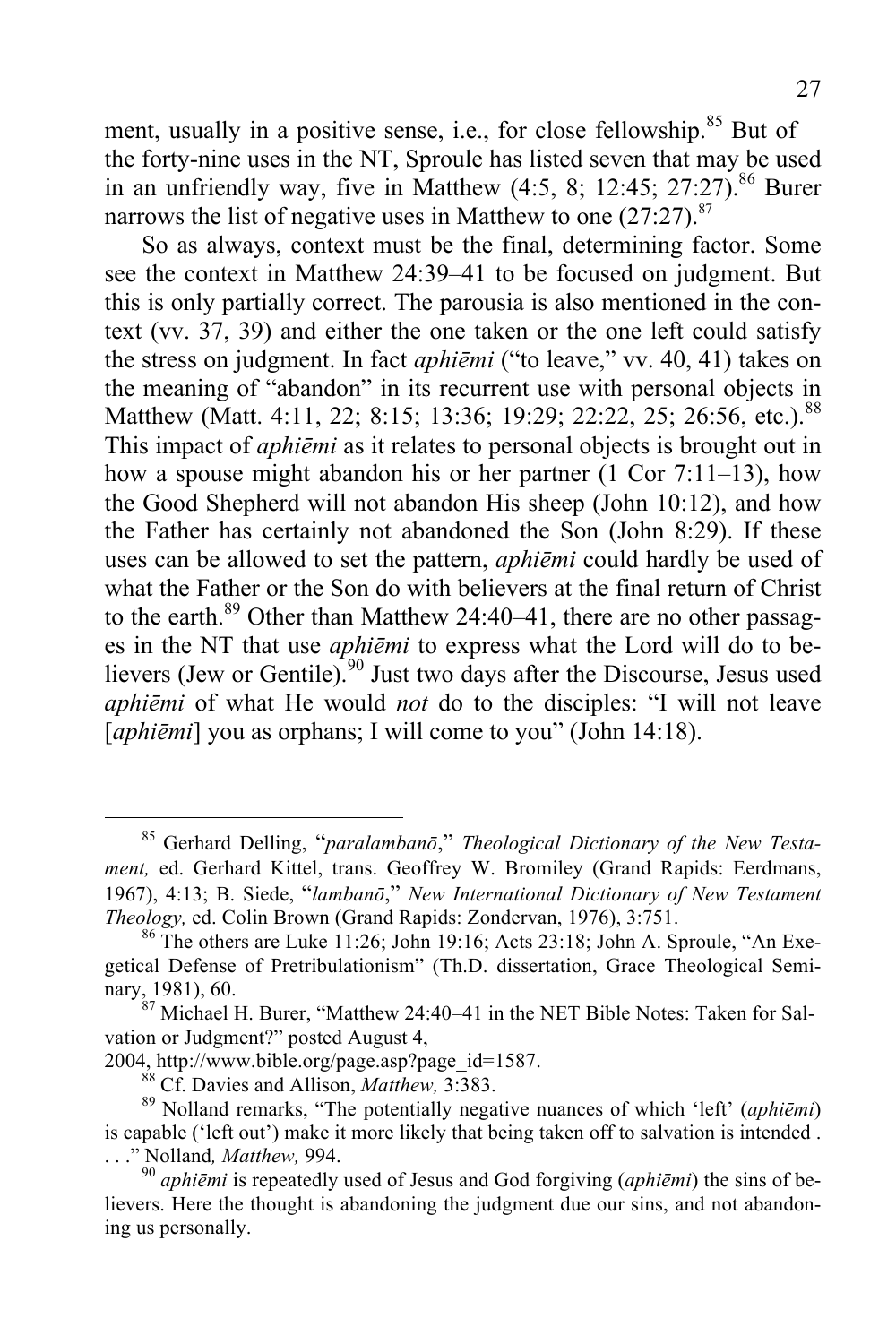If the one "taken" is taken away for judgment, it is peculiar that a word characterized by personal accompaniment is employed while the one "left" to enter the kingdom is described with a word frequently used for the forsaken  $91$ 

A few pretribulationists have felt the weight of the natural sense of *aphiēmi* ("leave, abandon") and *paralambanō* ("take along, take with"). Burer, a professor at Dallas Theological Seminary and assistant editor for the New English Bible, does not commit to a pretribulational rapture in Matthew 24. Nevertheless, he write, "The imagery itself lends the most credence to the interpretation that those taken away are taken for salvation<sup> $"92$ </sup>

Glasscock, also a pretribulationist, puts forward the thought that the ones taken are believers, both Jews and Gentiles, who are gathered by the angels at the second coming of Christ described in 24:31. The ones left behind experience the judgments yet to come on the earth.<sup>93</sup> Where these believers are taken is not specified.

If the transitional nature of v 36 is allowed its full force, the one taken is not taken for salvation at the second coming of Christ. The simplest interpretation is to see in *paralambanō* ("taken") a reference to the pretribulational rapture of church saints. Two days after Jesus taught His Discourse on the Mount of Olives, He used *paralambanō* to depict the taking of believers in a pretribulational rapture (John 14:3).<sup>94</sup> Why resist that inference in Matthew 24:40–41? Those abandoned are the unbelievers.<sup>95</sup> The judgments of the day of the Lord come on them and they do not escape (1 Thess. 5:3).

<sup>&</sup>lt;sup>91</sup> Brown observes the use of *aphiēmi* in Matt. 23:38 for the judgment of the temple. He concludes that the uses of the word in 24:40–41 serve to warn those who are unprepared like in the days of Noah that they will be forsaken in judgment like the temple. Schuyler Brown, "The Matthean Apocalypse," *Journal for the Study of the* 

*New Testament* 4 (1979): 16.<br><sup>92</sup> Burer, "Matthew 24:40–41 in the NET Bible Notes." <sup>93</sup> Ed Glasscock, *Matthew*, Moody Gospel Commentary (Chicago: Moody, 1997), 476–77. Glasscock cites as his source Pate's treatment of Luke 17:26–37. C. Marvin Pate, *Luke*, Moody Gospel Commentary (Chicago: Moody, 1995), 332.<br><sup>94</sup> Delling links *paralambanō* in Matt. 24:40–41 with John 14:3, taking both uses

as an "acceptance into the kingdom of Christ." Delling, "*paralambanō*," *Theological Dictionary of the New Testament,* 4:13 <sup>95</sup> Partial rapturists interpret both those taken and those left as believers. D. M.

Panton, *Rapture* (Miami Springs, FL: Schoettle, 1988), 16–24; Robert Govett*, The Prophecy on Olivet* (Miami Springs, FL: Schoettle, 1985), 107–8. This hardly follows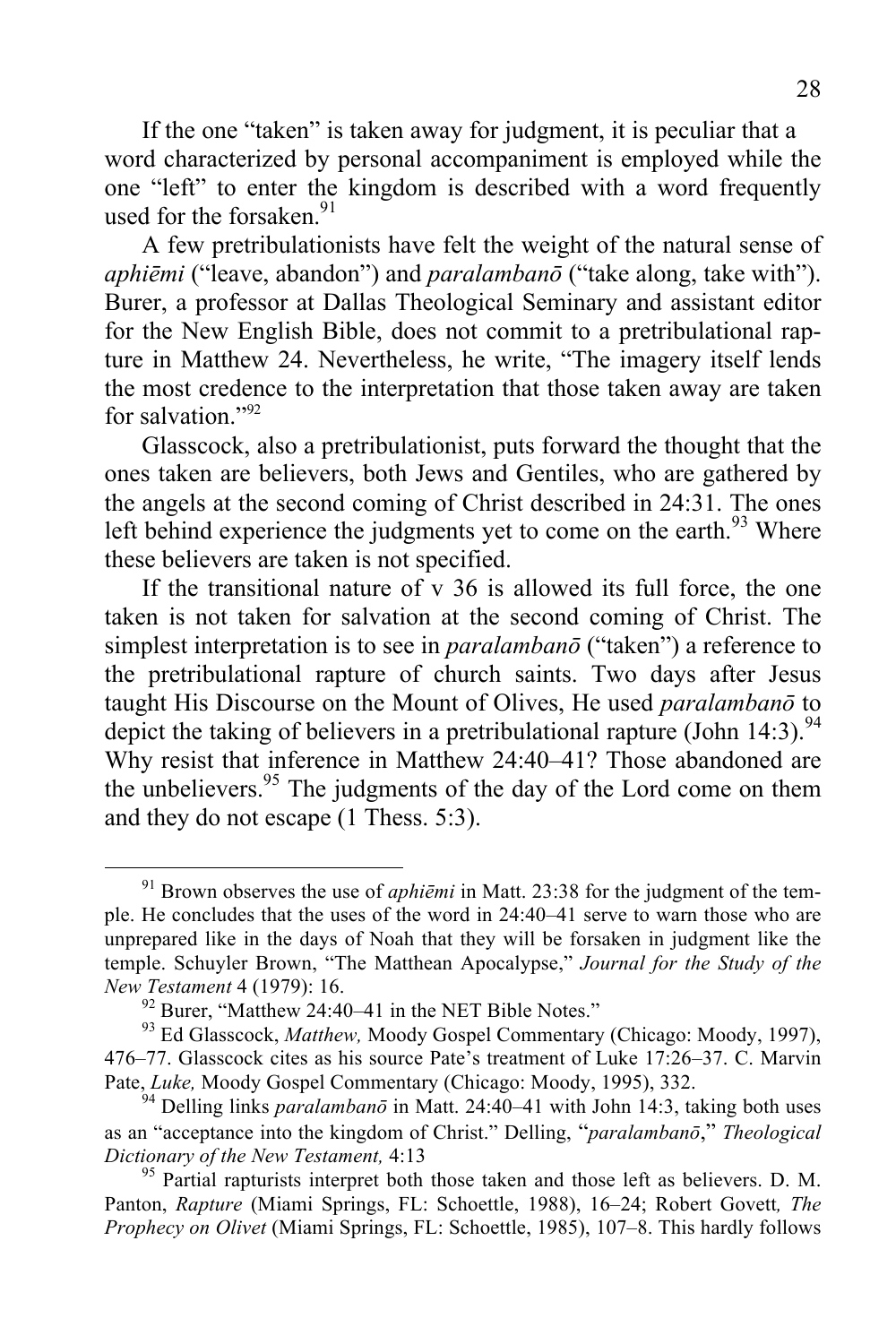# **Reason #8: The Thief Imagery**<sup>96</sup>

Matthew 24:42–44 contains a short parable concerning the thief (v. 43), framed by two similar exhortations to readiness or watchfulness (vv. 42, 44). Surprisingly, pretribulationists have not been consistent in interpreting the thief analogy in eschatological passages (Matt. 24:43; Luke 12:39; 1 Thess. 5:2, 4; 2 Pet. 3:10; Rev. 3:3; 16:15).<sup>97</sup> Sometimes it is viewed as leading to Christ's second coming (Matt. 24:43; Rev. 16:15) and at other times as announcing the imminent day of the Lord that immediately follows or is coterminous with the pretribulational rapture (2 Pet. 3:10; 1 Thess. 5:2, 4).<sup>98</sup>

Both pretribulationists<sup>99</sup> and posttribulationists<sup>100</sup> apply the Matthean passage to the second advent. The thief (at night) figure is found in several eschatological passages, 1 Thessalonians 5:2–4 and 2 Peter 3:10 being of capital importance for this study.<sup>101</sup> If the source of Paul's

the parallel of the Lord's parousia with the days of Noah (a separation of the righteous [believers] and unrighteous [unbelievers]). Cf. also, John Campbell, "The Word of Righteousness: The Rapture of the Saints (2)," *Affirmation and Critique* vol. 12 (April 2007): 78; accessed 12/1/11, at www.affcrit.com/pdfs/2007/01/07\_01\_wr.pdf. 96 Matt. 24:43 marks the second time Jesus used the thief imagery. The first is

recorded in Luke 12:39, given just over three months before the OD.  $\frac{97}{100}$  Thomas is to be commended for his consistency in applying the thief imagery

in all passages to the imminent return of Christ. But he apparently sees the imagery as only illustrating Christ's coming in judgment for the unbeliever. Any emphasis on judgment in the thief imagery is more adequately developed from the surrounding context rather than from the figure itself. Judging is not a primary design of thieves, whereas the element of surprise is. Thomas, "Imminence in the NT." See also Thomas, "The 'Coming' of Christ in Revelation 2–3," 166–69. In Mark's parallel account (13:34–35), the thief analogy is replaced by the parable of a homeowner who unexpectedly returns from a journey. While the homeowner calls his servants to account, judgment is not the only possible focus. The homeowner can reward as well as

punish. <sup>98</sup> Cf. John F. Walvoord, *The Revelation of Jesus Christ* (Chicago: Moody, 1966), 238.99 Walvoord, "Christ's Olivet Discourse: Part IV," 28–29; Thomas Ice, "(Part 35)

An Interpretation of Matthew 24–25," *Pre-Trib Perspectives,* http://www.pretrib.org/article-view.php?id=241.<br><sup>100</sup> Moo, "Case for the Posttribulation Rapture," 1<sup>st</sup> ed., 185; Carson, "Matthew,"

<sup>8:510.</sup> <sup>101</sup> Second Peter 3:10 adds in the majority text *en nykti* ("in the night") following

*kleptēs* ("thief") and therefore contains the identical phrase to that in 1 Thessalonians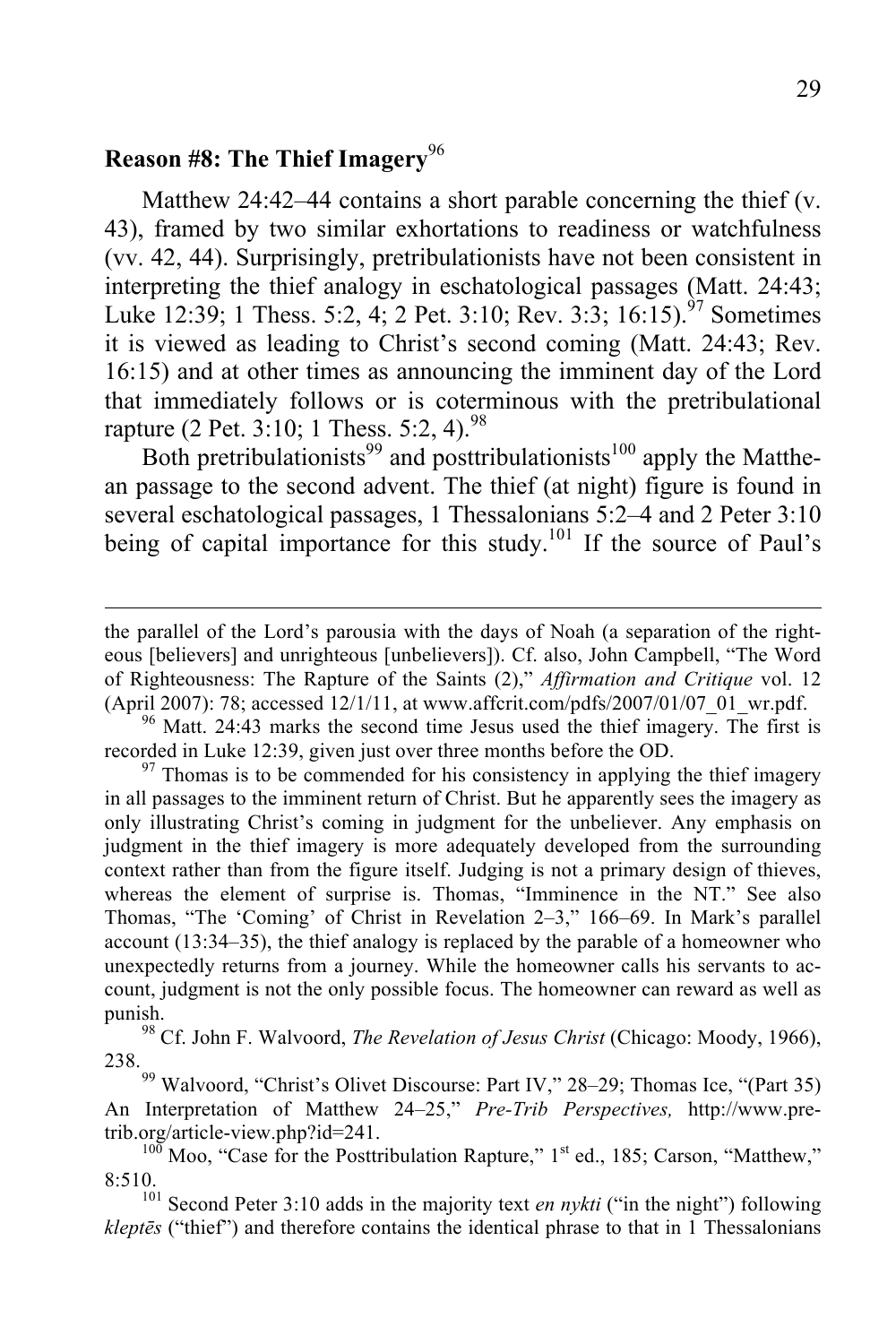teaching about the day of the Lord and the pretribulational rapture is Jesus' eschatological teachings in the OD, a case for a consistent interpretation between Matthew 24:42–44 and 1 Thessalonians 5:1–11 is warranted.

Thomas remarks, "That both [the rapture and the day of the Lord] are any-moment possibilities is why Paul can talk about these two in successive paragraphs [i.e., 1 Thess. 4 and 5]. This is how the Lord's personal coming as well as the 'day's' coming can be compared to a thief (2 Pet. 3:4, 10; Rev. 3:3, 11; 16:15)." <sup>102</sup>

Concerning the thief analogy in 1 Thessalonians 5, Showers notes, "A thief depends upon the element of surprise for success. He does not give his intended victims a forewarning of his coming. Paul's point the unsaved will be given no forewarning of the coming of the broad Day of the Lord—rules out any of the seals of Revelation as being forewarnings of the beginning of the broad Day [Daniel's seventieth seven]."<sup>103</sup>

One must ask why the thief imagery in Matthew 24:43 cannot also be interpreted by the same logic that pretribulationists like Showers apply to the thief imagery of 1 Thessalonians 5. Kim notes, "It is widely recognized that verses 2 and 4 [of 1 Thess. 5] echo Jesus' parable of the thief (Mt 24:43 par Lk 12:39), especially as the metaphor of thief is not applied in an eschatological context in the OT and Jewish literature. $\frac{104}{ }$ 

Paul, Peter, $105$  and John have based their figure of the thief on the parable of Jesus.<sup>106</sup> What is also interesting is that Revelation 3:3 and

York: Scribner, 1963), 50; C. H. Dodd, *The Parables of the Kingdom* (New York: Scribner, 1961), 133; J. K. Howard, "Our Lord's Teaching Concerning His Parousia: A Study in the Gospel of Mark," *Evangelical Quarterly* 38 (1966): 155.

 <sup>5:2.</sup> If this reading is accepted, Jesus (Matthew and Luke), Peter, and Paul all mention the thief-at-night figure. <sup>102</sup> Robert L. Thomas, *1 Thessalonians* (EBC 11; ed. Frank E. Gaebelein and

J. D. Douglas; Accordance electronic ed. Grand Rapids: Zondervan, 1978), n.p.<br>
<sup>103</sup> Showers, *Maranatha*, 60.<br>
<sup>104</sup> Kim, "Jesus, Sayings of," 476.<br>
<sup>105</sup> Peter's use of the thief imagery in 2 Peter 3 "is almost certainl

parable of the thief (Mt 24:43 par Lk 12:39), for the image of a thief is found only in early Christian writings." G. M. Stanton, "Jesus Traditions," *Dictionary of Later New Testament and Its Developments,* ed. Ralph P. Martin and Peter H. Davids (Downers Grove, IL: InterVarsity, 1997), 570.<br><sup>106</sup> Joachim Jeremias, *The Parables of Jesus*, trans. S. H. Hooke (rev. ed., New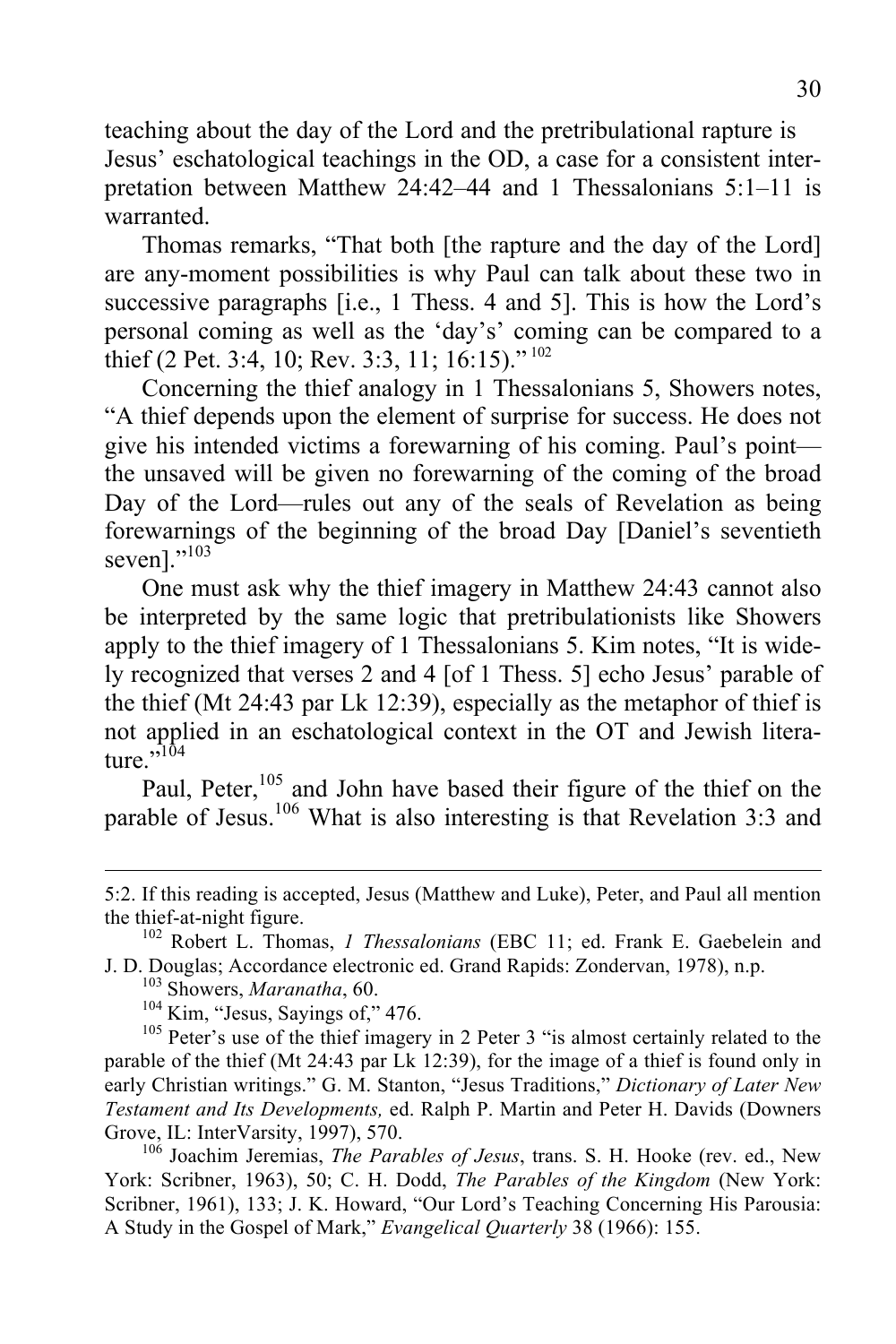16:15 suggest Christ Himself comes as a thief, while 1 Thessalonians 5:4 makes it clear the day of the Lord comes as a thief. The impression is that the two events are simultaneous.

If we are to honor the surprise element resident in the thief analogy in 24:43, we must admit that it does not apply to the second coming. A thief does not willingly signal his presence, but numerous telltale signs will precede Christ's second coming at the climax of the tribulation.<sup>107</sup>

### **Reason #9: The Exhortation to "Watch"**<sup>108</sup>

There are twenty-three uses of the verb *grēgoreō* ("to watch, be alert, be awake") in the NT. It appears first in the NT on the lips of Jesus (canonically first in 24:42, 43; 25:13; chronological first in Luke 12:37). Over half of the uses (13 out of 23) are set in eschatological contexts. Apart from two Pauline uses (1 Thess. 5:6, 10), all other eschatological uses (11 out of 13) are found on the lips of Jesus, with seven uses in the Synoptics and three in Revelation (Rev. 3:2, 3; 16:15). This is strong evidence that Paul borrowed the term *grēgoreō* from the Lord.<sup>109</sup>

 <sup>107</sup> The Greek word *kleptē<sup>s</sup>* ("thief") and the cognate verb *klept<sup>ō</sup>* ("to steal") often can be distinguished from *lēstēs* ("robber") in that the latter emphasizes violence while the former stresses secrecy. N. Hillyer, "Rob, Steal," *New International Dictionary of New Testament Theology,* Colin Brown, gen. ed. (Grand Rapids: Zondervan, 1986), 3:377.<br><sup>108</sup> For a more extended treatment of *grēgoreō* see John F. Hart, "Should Pretrib-

ulationists Reconsider the Rapture in Matthew 24:36–44? Part 3 of 3," *Journal of the Grace Evangelical Society* 21 (autumn 2008): 53–58.<br><sup>109</sup> "In the Gospels, the Lord calls the disciples to shun 'sleep' by being 'alert' so

that they do not fall into temptation (Matt. 26.40–41; Mark 14.37–38; Luke 22.45–46) and so that they may be ready because they do not know the hour of the coming of the Lord (Mark 13.32–37). The same complex of ideas appears in this section of 1 Thessalonians, which suggests that the source of the instruction is the teaching of Jesus himself." Gene L. Green, *The Letters to the Thessalonians,* Pillar New Testament Commentary (Grand Rapids: Eerdmans, 2002), 238.

A debate exists in 1 Thessalonians 5:10 as to whether "awake" (*grēgoreō*) or "asleep" [*katheudō*] refer to living versus dead believers, or faithful versus unfaithful believers. Scholars who see *katheudō* in 5:10 as describing physically dead believers insist that *katheudō* has a different meaning than the same verb in 1 Thessalonians 5:6, "so then let us not sleep [*katheudō*] as others do." Cf. among many, F. F. Bruce, *First and Second Thessalonians,* Word Biblical Commentary (Dallas: Word, 1982), 114.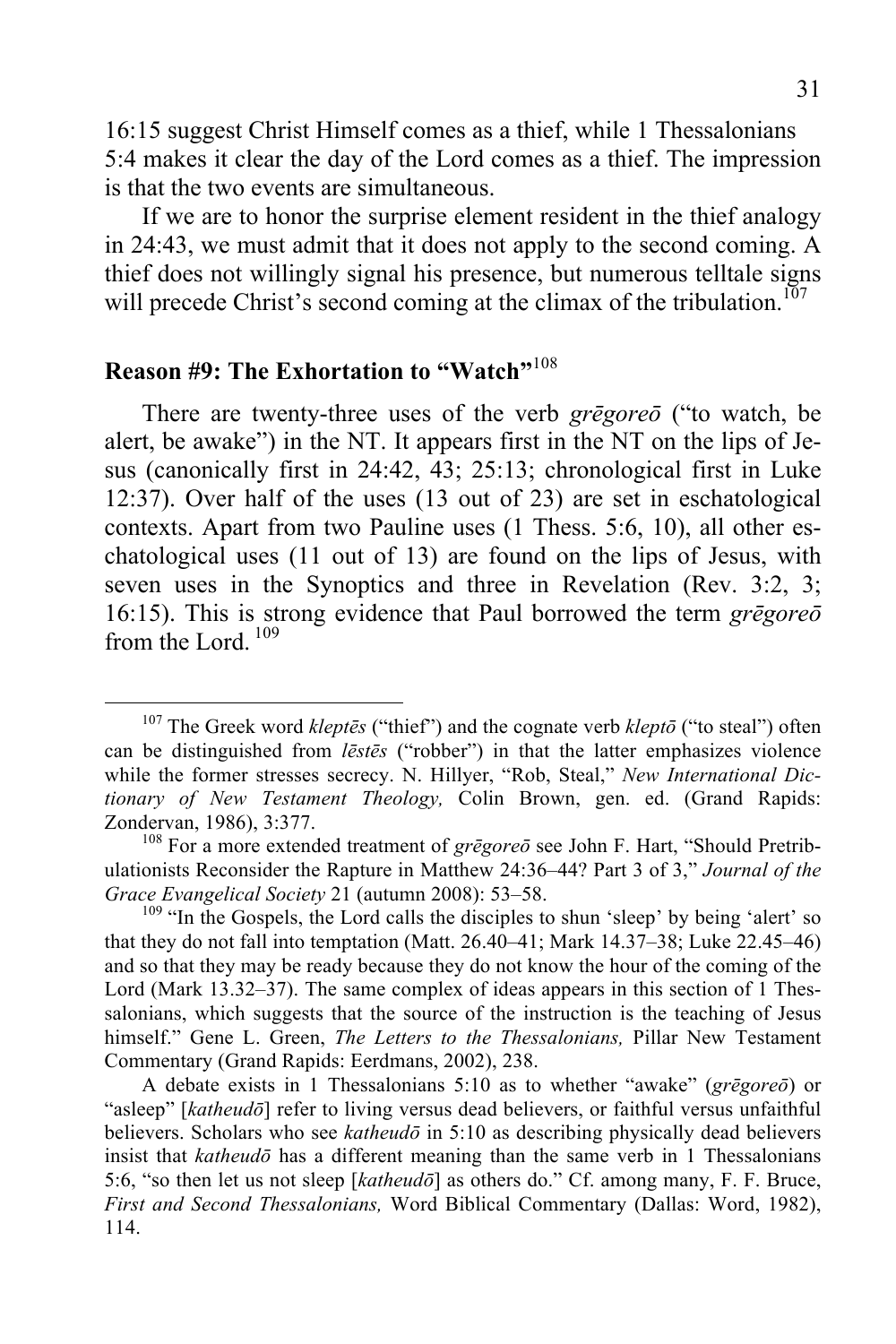Ten of the thirteen eschatological uses show up in connection with the thief imagery. So, it is not surprising that imminence appears to be a common accompaniment to the use of *grēgoreō*. In the case of Gethsemane, temptation was imminent for the disciples ("Behold, the hour is at hand," Matt.  $26:45$ ).<sup>110</sup> In Acts 20:31 alertness was essential because Paul predicted that as soon as he would leave, false teachers would begin an attempt to infiltrate the Ephesian elders (vv. 29–30). Peter instructed his readers to watch since Satan may attack at any moment (1 Pet. 5:18). Therefore, there is a suggestion of imminence in most if not all the noneschatological uses of *grēgoreō* as well.

 $\overline{a}$ 

But if Paul in 1 Thessalonians 4–5 borrows *grēgoreō* from Jesus' eschatological teachings in the OD on moral watchfulness, then *grēgoreō* in 1 Thessalonians 5:10 must describe faithful versus unfaithful Christians, not Christians who are physically alive versus physically dead. Jesus has not used *grēgoreō* as meaning physical death. BDAG lists its final definition of *grēgoreō* as "to be alive (opp. to dead . . .)." But 1 Thessalonians 5:10 is the only verse from all of Greek literature that they mention for this definition. William F. Arndt and F. Wilbur Gingrich, *A Greek-English Lexicon of the New Testament and Other Early Christian Literature,* rev. and ed. Frederick W. Danker, trans. Walter Bauer, 3<sup>rd</sup> ed. (Chicago: University of Chicago Press, 2000), *s.v. grēgoreō*, 207–8. This limitation is admitted by Green, *Letters to the Thessalonians,* 244. But since both Greek words, *grēgoreō* and *katheudō,* appear together in 5:6 and 5:10, it becomes impossible in this close proximity to take *both* words as having different meanings in the two vv.: "alert" and "unprepared" spiritually in 5:6 and "living" and "dead" in 5:10.

Supporting the fact that "awake" (*grēgoreō*) and "asleep" (*katheudō*) in 1 Thessalonians 5:10 refer to faithful versus unfaithful Christians, not Christians who are physically alive versus physically dead, see Thomas R. Edgar, "*Lethargic* or *Dead* in 1 Thessalonians 5:10?" *Conservative Theological Seminary Journal* 6 (October– December 2000): 36–51. This article is a revised version of Thomas R. Edgar, "The Meaning of 'Sleep' in 1 Thessalonians 5:10," *Journal of the Evangelical Theological Society* 22 (December 1979): 345–49. Cf. also Zane C. Hodges, "1 Thessalonians 5:1–11 and the Rapture," *Chafer Theological Seminary Journal* 6 (October– December 2000): 31–32; Paul N. Benware, *Understanding End Time Prophecy. A Comprehensive Approach,* rev. and expanded (Chicago: Moody, 2006), 267; Robert L. Thomas, "1 Thessalonians," *Expositor's Bible Commentary*, ed. Frank E. Gaebelein, 12 vols. (Grand Rapids: Zondervan, 1978), 11:285–86.

An attempt to rebut this view is found in Tracy L. Howard, "The Meaning of 'Sleep' in 1 Thessalonians 5:10—A Reappraisal," *Grace Theological Journal* 6 (fall

<sup>1985): 337–49.</sup> <sup>110</sup> Nolland holds that the intended sense of *grēgore<sup>ō</sup>* in Matt. 26:38 is the same as that in 24:42, 43; 25:13, i.e., spiritual (not physical) watchfulness. Nolland, *Matthew,* 1098.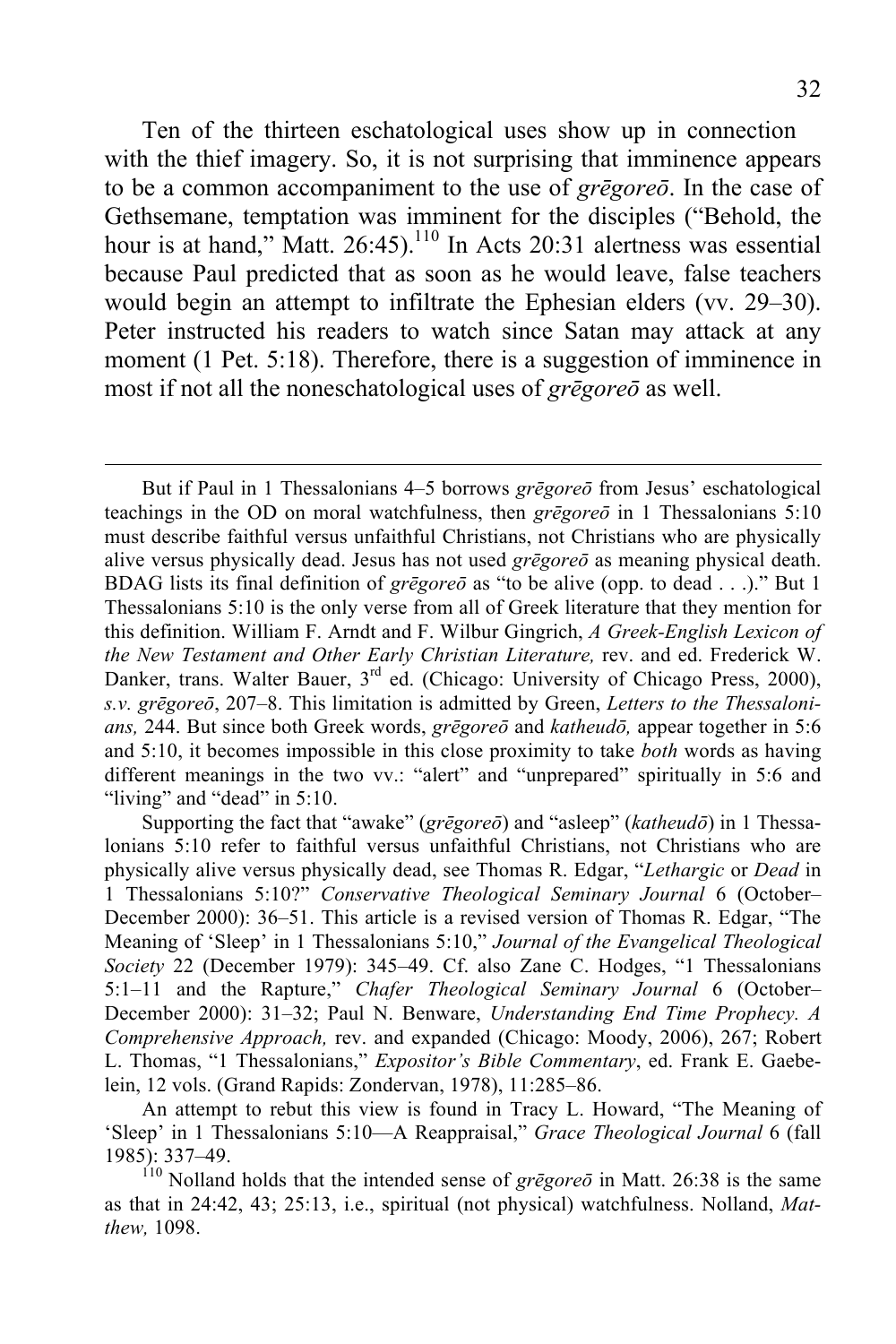These factors lead to the logic of constructing a consistent and unifying use of *grēgoreō* in all thirteen eschatological passages. Ladd faults pretribulationists for sometime applying the command for watchfulness to the posttribulational second coming (Matt. 24:43), and other times to the church and the rapture  $(1 \text{ Thess. } 5)$ .<sup>111</sup>

If pretribulationists agree that 1 Thessalonians 5:6 (and 10) use *grēgoreō* to instruct believers of the NT church to "stay alert" for the coming pretribulational rapture, then isn't it logical that Jesus could have utilized the same word in the same way in the  $OD?^{112}$  If so, then Paul has brought over Jesus' concern regarding alertness for His imminent (pretribulational) return resident in the verb *grēgoreō*. 113

The regular use of grēgoreō with the thief imagery and the imminent return of a homeowner in eschatological contexts intimates the need for a consistency of interpretation. Since in most contexts and especially eschatological contexts *grēgoreō* stresses imminence, the use of *grēgoreō* is most appropriate for the pretribulational rapture of the church, not a posttribulational return of Christ.<sup>114</sup> "Watching" or "alert-

<sup>&</sup>lt;sup>111</sup> George Eldon Ladd, *The Blessed Hope* (Grand Rapids: Zondervan, 1956), 114–17.

<sup>&</sup>lt;sup>112</sup> It is an interesting observation that in the sections of the OD describing the signs of the final coming of the Lord (Matt. 24:4–35), the verb *grēgoreō* does not appear. There either the imperative of *horaō* ("See! Look at!" Matt. 24:6; Luke 21:29) or of *blepō* ("Watch out!" "Be on guard!" Matt. 24:4; Mark 13:5, 9, 23, 33; Luke 21:8) are used. In fact, Matt. 24:4 marks the first use of the imperative of *blepō* in the NT and six of the ten uses of the imperative of *blepō* are found in the OD. However, *blepō* may be appropriate for either the rapture or the second coming (cf. Mark 13:33 where both *blepō* and *grēgoreō* appear in the warning about the imminent return of

the Lord).<br><sup>113</sup> "A connection exists between the imagery of the thief and the idea of watchfulness in the New Testament." Evald Uivestarn Lövestam, *Spiritual Wakefulness in the New Testament* (Lund: CWK Gleerup, 1963)*,* 95. <sup>114</sup> Besides Matt. 24:42, 43, two other passages containing *grēgore<sup>ō</sup>* may be

thought to appear in posttribulational (or nonimminent) contexts: Matt. 25:13 and Revelation 16:15. In Revelation 16:15, the parenthetical nature of the remark together with the similarity of themes to chapters 2–3 suggest the apostle John is addressing the imminence of the coming hour of trial and pretribulation rapture in light of the final devastations of Armageddon. Cf. Thomas, *Revelation 18–22: An Exegetical Commentary* (Chicago: Moody, 1995), 267. However, Thomas maintains that the warnings surrounding the thief illustration in Revelation 16:15 are used by Jesus to encourage believers to "make their calling and election sure." Other explanations of the warnings are more likely, i.e., warnings about the loss of future rewards for the unfaithful Christian. "Exhortations to vigilance presuppose that Christians are always